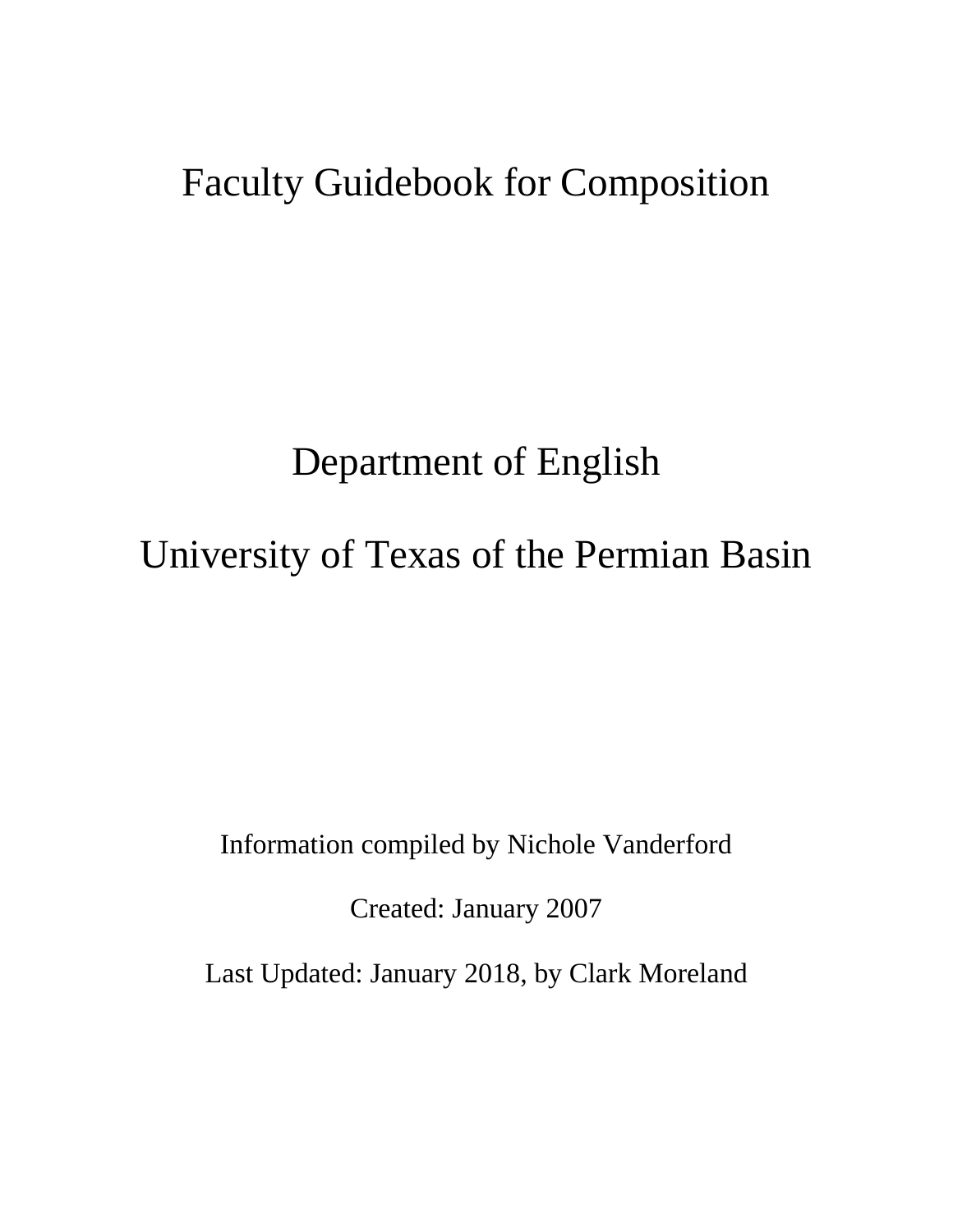# **Table of Contents**

<span id="page-1-0"></span>

| Document for Evaluating English Department Teaching Assistants And Adjuncts  6 |  |
|--------------------------------------------------------------------------------|--|
|                                                                                |  |
|                                                                                |  |
|                                                                                |  |
|                                                                                |  |
|                                                                                |  |
|                                                                                |  |
|                                                                                |  |
|                                                                                |  |
|                                                                                |  |
|                                                                                |  |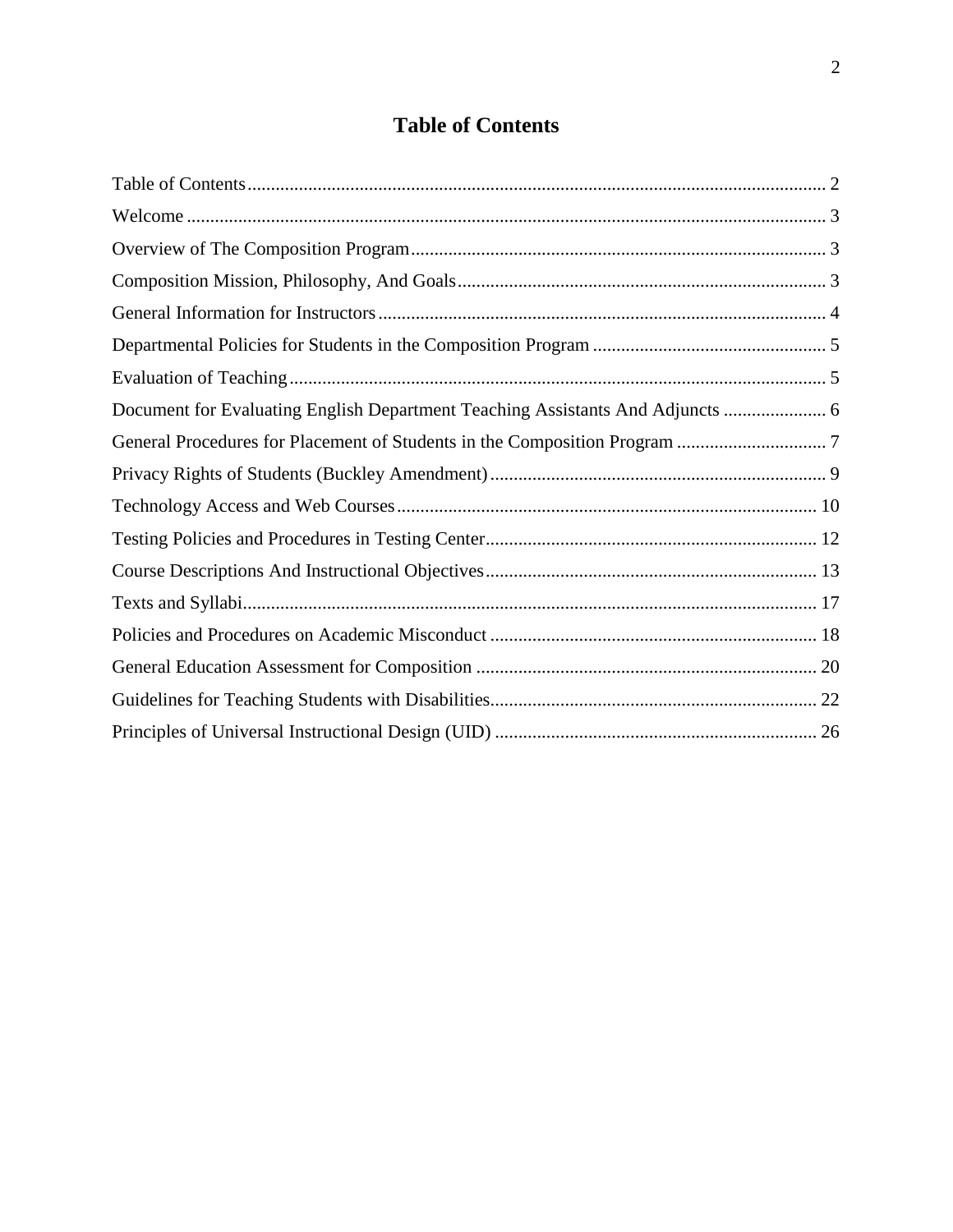# **Welcome**

<span id="page-2-0"></span>Your role in the Composition Program at UTPB is vital to departmental success. Since the first contact most students have with the department is through your class, you can do much to foster a positive attitude toward English courses, help to recruit English majors and generate student interest in upper-level English courses as you teach students to be skillful writers.

The Composition Program has two different courses, multiple sections, and varied faculty. Therefore, it is important that we function with uniform policies, procedures, goals, and objectives. It is, however, equally important that we encourage diverse teaching methods. Thus, this document both promotes responsibility to the department and allows for varying teaching styles. Because the document is crucial to the program and continually revised, it is imperative that you review it each semester. Please alert the Coordinator of the Composition Program (Dr. Rebecca Day Babcock) to any errors you find in or questions concerning this document.

# **Overview of The Composition Program**

<span id="page-2-1"></span>The main purpose of composition courses is to teach writing. The courses focus on the rhetorical process—planning, drafting, and revising a text with a specific purpose and audience in mind. Students may also attend to social processes through collaborative projects, conferences, and peer reviews.

Each course presumes mastery of the previous course; therefore, faculty must understand the entire program. In addition, the faculty should explain to the students how each course builds on the one before. Sample syllabi for these courses can be found in the supplement, or simply ask one of your colleagues or look on the UTPB website.

Students who have graduated from American high schools may enter UNIV 0400 or ENGL 1301 depending on test scores (see PLACEMENT). A small percentage of students may enter directly into 1302 or may be exempt from the composition requirement altogether.

<span id="page-2-2"></span>UTPB regulations require students have credit in 1301 and 1302 to receive a bachelor's degree. In addition, most colleges use grades in English 1302 to determine if students are proficient writers.

# **Composition Mission, Philosophy, And Goals**

- Mission: The mission of the UTPB composition program is to introduce students to writing as both a skill and a subject matter.
- Philosophy: Writing is a discipline that can be taught successfully through a variety of techniques, approaches, and methods designed to meet student needs.
- Goals: To prepare students for writing in college, career, and life.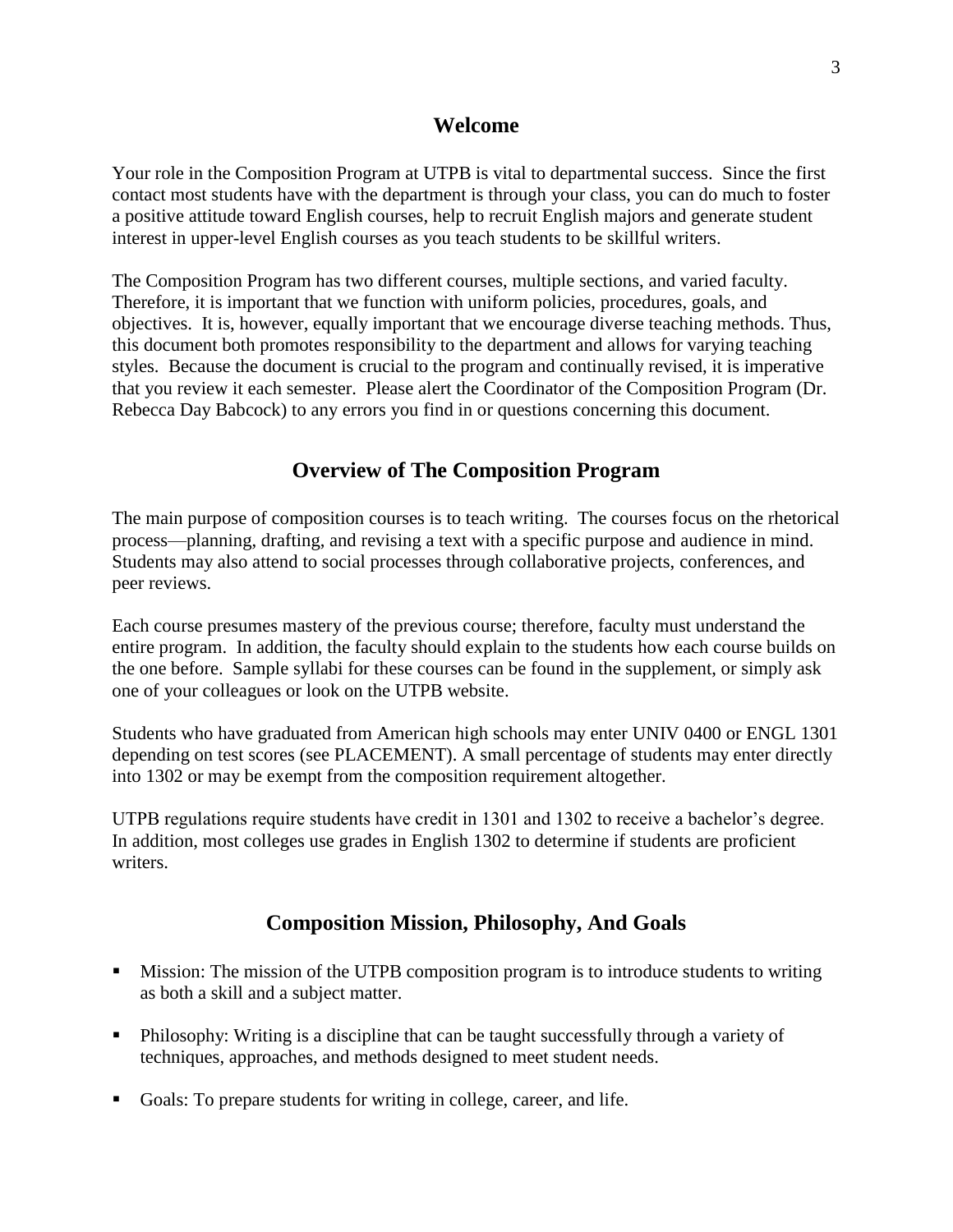# **General Information for Instructors<sup>1</sup>**

- <span id="page-3-0"></span>a. Check your mailbox for rosters for your classes, to verify that every student attending your class is officially registered for the course. The twelfth day roster is especially important, as it is the census day for the semester. Students whose names are not on your roster should be directed to the Registrar. If you teach strictly online, please contact the department secretary to have your rosters mailed or faxed to you.
- b. Follow up on students who do not attend or turn in work and encourage them to either become active in the course or drop it. Use the Early Alert System or the phone or email to notify the Dean of Students about any students who are absent for two weeks or more and have had no contact with you. This is extremely important, as we have many students who fail simply because they drop a class without filling out the official paperwork, they choose to stop attending after the withdrawal deadline has passed, or they simply don't turn in their work. The composition program has pledged to follow up on missing and non-participating students. Please support this effort. You can visit the website for the Early Alert System at<https://eas.utpb.edu/> (you must be on campus to access the website). If you are off campus you can email Vickie Gomez [\(Gomez\\_v@utpb.edu\)](mailto:Gomez_v@utpb.edu).
- c. If you know in advance that you need to be absent, please arrange to have your classes covered. Fellow teachers are usually glad to provide this service knowing that someone else will do the same when it's their turn. If you have an emergency, try to notify the department secretary, the area coordinator, the department chair, and/or the freshman English coordinator. If they are not available you can call a student or even someone who has an office near your classroom. The point is to let the students know and not leave them hanging.
- d. If you need to switch classrooms or reserve a computer lab for a period, contact Hilda Salgado in the Registrar's Office at 432-552-2639.
- e. Submit a copy of your syllabus to the English department secretary by the due date for each class you are teaching.
- f. Adjuncts should have one office hour per week for each class. Full-time instructors must have five hours a week over three different days. Schedule these hours at various times of the day to accommodate students' differing schedules.
- g. The composition program is involved in various activities and projects during the year. It also conducts regular bimonthly meetings: all instructors of composition are required to attend these meetings.

 $\overline{a}$ 

<sup>&</sup>lt;sup>1</sup> The term "instructor" as used in this document refers to any member of the composition faculty.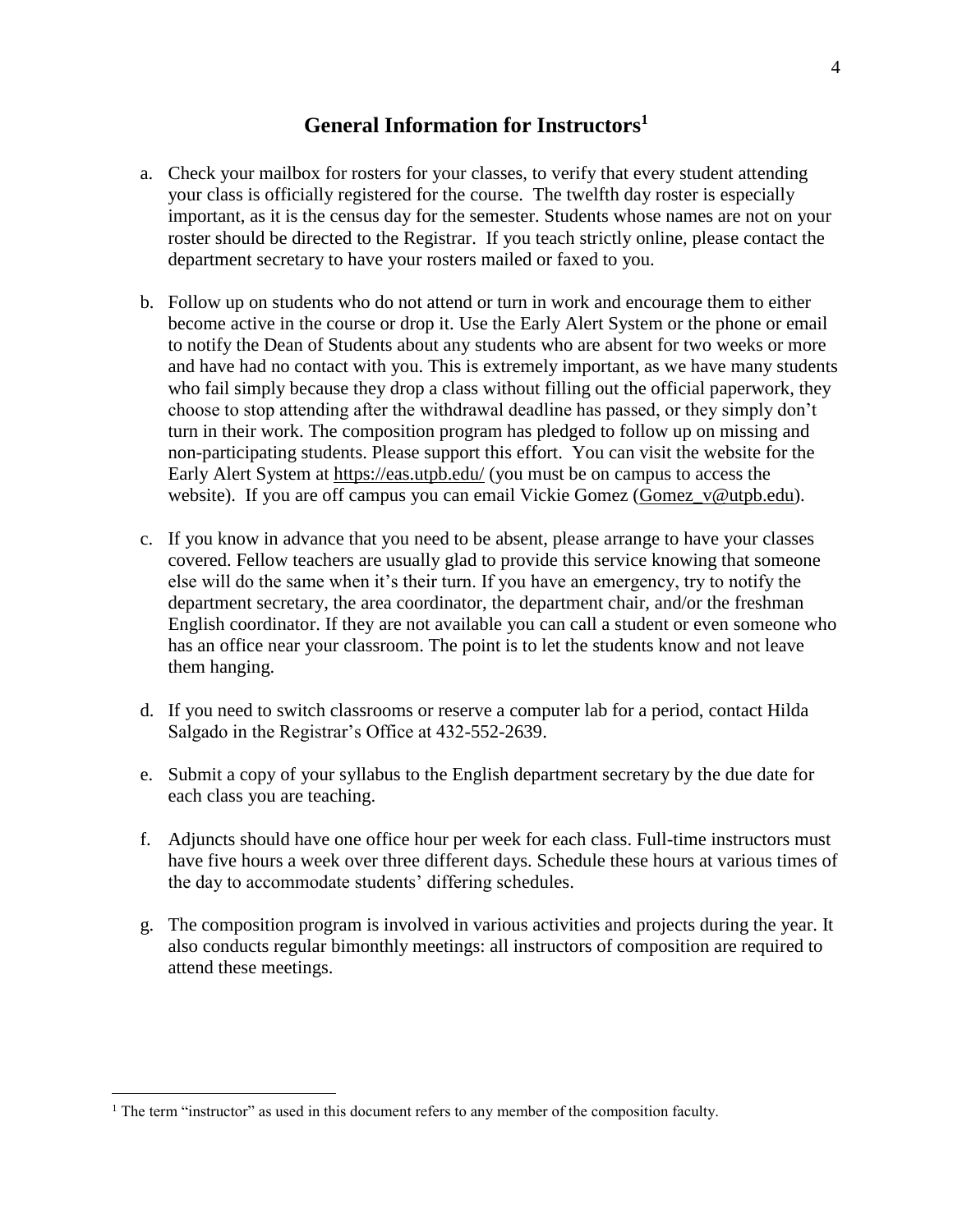# **Departmental Policies for Students in the Composition Program**

#### <span id="page-4-0"></span>**Attendance**

There is no departmental attendance policy. Instructors are free to implement any attendance policy they wish, but these policies, once chosen, should be rigorously maintained. Policies are meaningless if not followed. The university requires excused absences for school-sponsored activities and religious holy days. Students having trouble with attendance should see the Dean of Students.

#### **Acceptable Student Behavior**

Classroom behavior should not interfere with the instructor's ability to conduct the class or the ability of other students to learn from the instructional program (Code of Student Life). Unacceptable or disruptive behavior will not be tolerated. Students engaging in unacceptable behavior may be instructed to leave the classroom. Inappropriate behavior may result in disciplinary action or referral to the University's Behavioral Intervention Team. This prohibition applies to all instructional forums, including electronic, classroom, labs, discussion groups, field trips, etc.

# **Evaluation of Teaching**

<span id="page-4-1"></span>New instructors are required to submit their teaching materials to the chair or area coordinator before the start of the first teaching semester. Syllabi should also be submitted to the secretary. New adjuncts are required to be observed the first semester they teach. Subsequent observations are suggested but not required unless the first evaluation is unsatisfactory. GTAs are required to be observed twice the first semester and then once thereafter as long as the evaluations are satisfactory. Lecturers are not required to be observed, but it is strongly encouraged.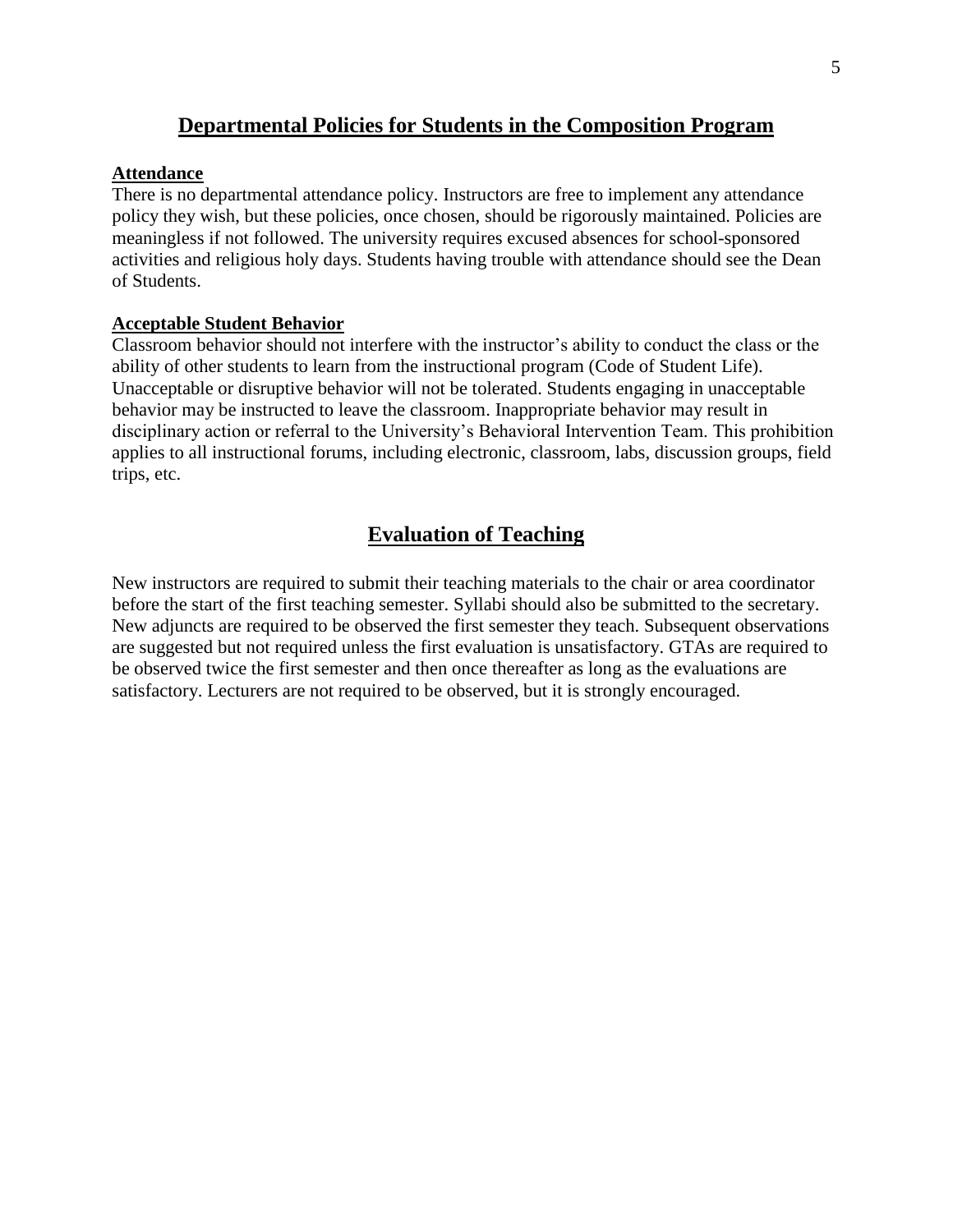# <span id="page-5-0"></span>**Document for Evaluating English Department Teaching Assistants and Adjuncts**

**Section I. Checklist of Evaluation Criteria**

| A. |                     | For Workshop / Studio Formats.                                                                               |
|----|---------------------|--------------------------------------------------------------------------------------------------------------|
|    | $\ddot{i}$          | Did the instructor provide adequate materials to prepare students for the assigned task?                     |
|    |                     | <b>YES</b><br>(Underline Your Answers)<br>NO.                                                                |
|    | $\mathbf{ii}$       | Workshop tasks were linked to tasks/skills learned previously?                                               |
|    |                     | <b>YES</b><br>NO <sub>1</sub>                                                                                |
|    | iii)                | Tasks foreshadow skills to be learned later?                                                                 |
|    |                     | <b>YES</b><br>NO <sub>1</sub>                                                                                |
|    | iv)                 | Were students comfortable working with each other in an evaluative environment?                              |
|    |                     | <b>YES</b><br>N <sub>O</sub>                                                                                 |
|    | V)                  | Did all or most of the students contribute to the workshop?                                                  |
|    |                     | N <sub>O</sub><br><b>YES</b>                                                                                 |
|    | $\mathbf{vi})$      | Did students show enthusiasm for the task?                                                                   |
|    |                     | <b>YES</b><br>N <sub>O</sub>                                                                                 |
|    | vii)                | Did most students accomplish the goals / acquire the skills for the activity?                                |
|    |                     | <b>YES</b><br>NO                                                                                             |
|    | viii)               | Has the instructor established a beneficial rapport with the students that enhances the effectiveness of     |
|    |                     | the workshop?                                                                                                |
|    |                     | N <sub>O</sub><br><b>YES</b>                                                                                 |
|    | ix)                 | Did a majority of the students enrolled attend the class observed?                                           |
|    |                     | <b>YES</b><br>N <sub>O</sub>                                                                                 |
|    |                     |                                                                                                              |
|    |                     | B. Discussion / Lecture Format.                                                                              |
|    | $\ddot{1}$          | Lecturer / Discussion Leader has effectively outlined the goals of the particular class observed.            |
|    |                     | <b>YES</b><br>N <sub>O</sub><br>( <i>Underline your Answers</i> )                                            |
|    | $\ddot{\textbf{i}}$ | An effective method was implemented to realize the goals.                                                    |
|    |                     | <b>YES</b><br>N <sub>O</sub>                                                                                 |
|    | iii)                | It was evident that today's class linked up effectively to themes, ideas, skills taught in previous classes. |
|    |                     | <b>YES</b><br>NO                                                                                             |
|    | iv)                 | Equally evident was how today's class helped prepare students to acquire skills or approach topics to        |
|    |                     | be taught in future classes.                                                                                 |
|    |                     | <b>YES</b><br>N <sub>O</sub>                                                                                 |
|    | V)                  | The rapport the instructor has established with the students helped the group attain the goals of the        |
|    |                     | class.                                                                                                       |
|    |                     | NO<br><b>YES</b>                                                                                             |
|    | $\mathbf{vi})$      | The majority of students enrolled in the course attended the class.                                          |
|    |                     | <b>YES</b><br>N <sub>O</sub>                                                                                 |
|    |                     |                                                                                                              |

#### **Section II. Written Evaluation.**

 *Please write a description and evaluation of the class* to explain why you have rated the instructor as you have above. Use this space to describe the teacher's strengths and to suggest ways for improving the instructor's technique. (Feel free to attach sheets if you wish).

| <b>Observer</b>            |             |  |
|----------------------------|-------------|--|
| <b>Date</b>                | <b>Time</b> |  |
| Course                     | Section #   |  |
| <b>Instructor Observed</b> |             |  |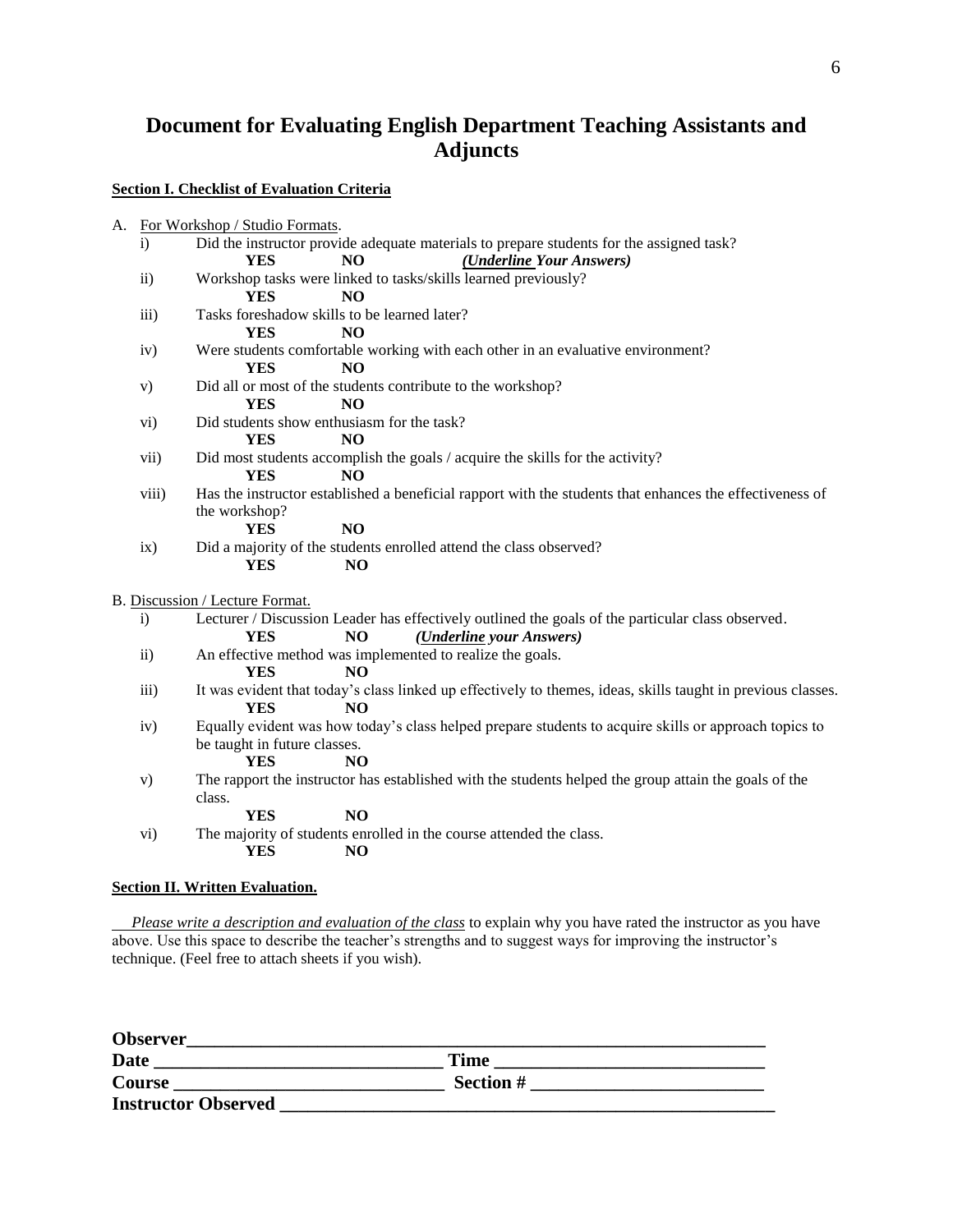# <span id="page-6-0"></span>**General Procedures for Placement of Students in the Composition Program**

Students are placed into the Composition program through a process known as Directed Self-Placement (DSP). The philosophy behind DSP is that students are the ones who can best judge their writing backgrounds, skills and needs. Through the DSP procedures, students are guided to reflect on their writing and reading preparation and given full explanations of what will be required of them in Composition courses at UTPB.

Because of certain changes in state law in 2013, all students who are not TSI-liable or have not already earned credit for Composition (see "Exceptions" below) are automatically placed into Composition I (ENGL 1301). However, students are still able to choose Composition sections assisted by **Writing Fellows** (writing tutors trained by the Student Success Center who work exclusively with composition instructors to provide tutorial feedback and assistance). If faculty members are interested in working with Writing Fellows, they should contact the Coordinator of Composition.

Additionally, DSP-Eligible students are given the option to choose **Non-Course Based Options (NCBOs)** to assist them in successfully completing Composition courses. These options are not taken for credit, but will be listed on the course schedule. Some examples of NCBOs include:

- A Boot Camp offered in the summer to prepare students for college writing;
- A Workshop Series offered throughout the year to help students with typical problems in Composition;
- Reading Groups designed to help students see reading as an enjoyable and rewarding activity;
- Writing Groups intended to provide informal group feedback on a variety of writing tasks.

The decision is enhanced in this case by providing evaluative instruments and explaining to students the predictive value of these scores to their success in the various courses. In DSP the ultimate decision rests with the student, with significant guidance and information provided in order to make such a decision.

# **Procedures**

- Students initially receive information in their orientation packets explaining course objectives and prerequisites and are provided with online tools (surveys, checklists) to assist their decision.
- A representative from the Student Success Center, Developmental English or Freshman Composition will address students at orientation.
- Students still needing more help can meet with advising staff or composition faculty.
- These placement procedures will be evaluated through student and faculty surveys, and analysis of placement numbers and course grades.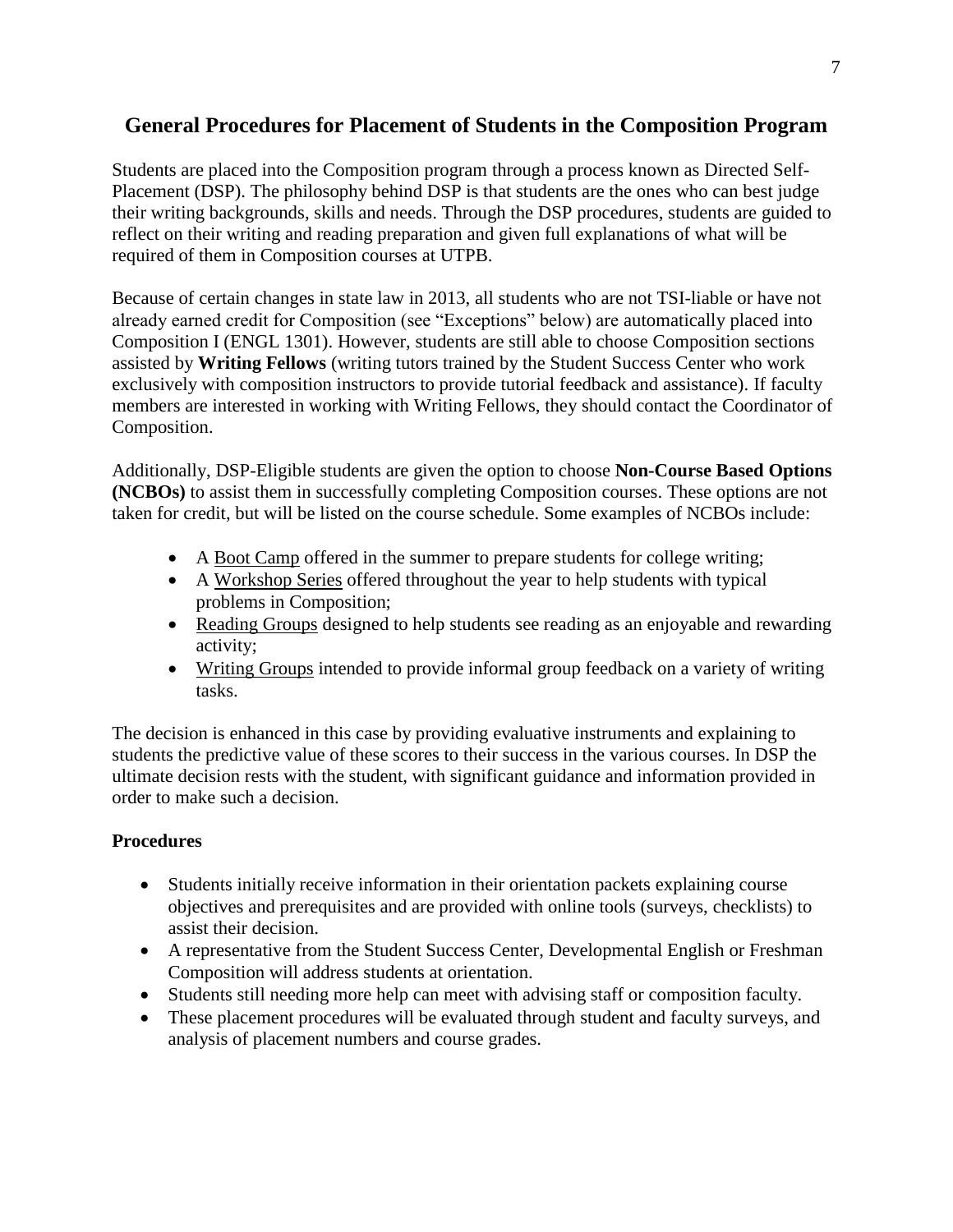## **Exceptions**

- Students who wish to test out of ENGL 1301 or ENGL 1302 have the option to take the CLEP test.
- Dual Enrollment Students will not participate in Directed Self-Placement. See the Dean of CAS for procedures for the placement of Dual Enrollment students.
- Students who are **TSI-liable** in writing must enroll in UNIV 0400 (Integrated Reading and Writing) before enrolling in Composition I.
- If you think a student has selected the wrong course, you can talk directly to the student about your concerns. If you cannot come to a resolution, see the Freshman English Committee. If the matter is still not resolved, see the Area Coordinator or Department chair.

## **Placement of Other Students**

- **Students who pass one English course** should take the next course in sequence; e.g., a student successfully completing UNIV 0400 registers for 1301.
- **Transfer students** will have their transcripts evaluated to determine which course they should take.
- **AP and Concurrent** students receive full credit for courses taken in High School. AP students must pass the AP exam.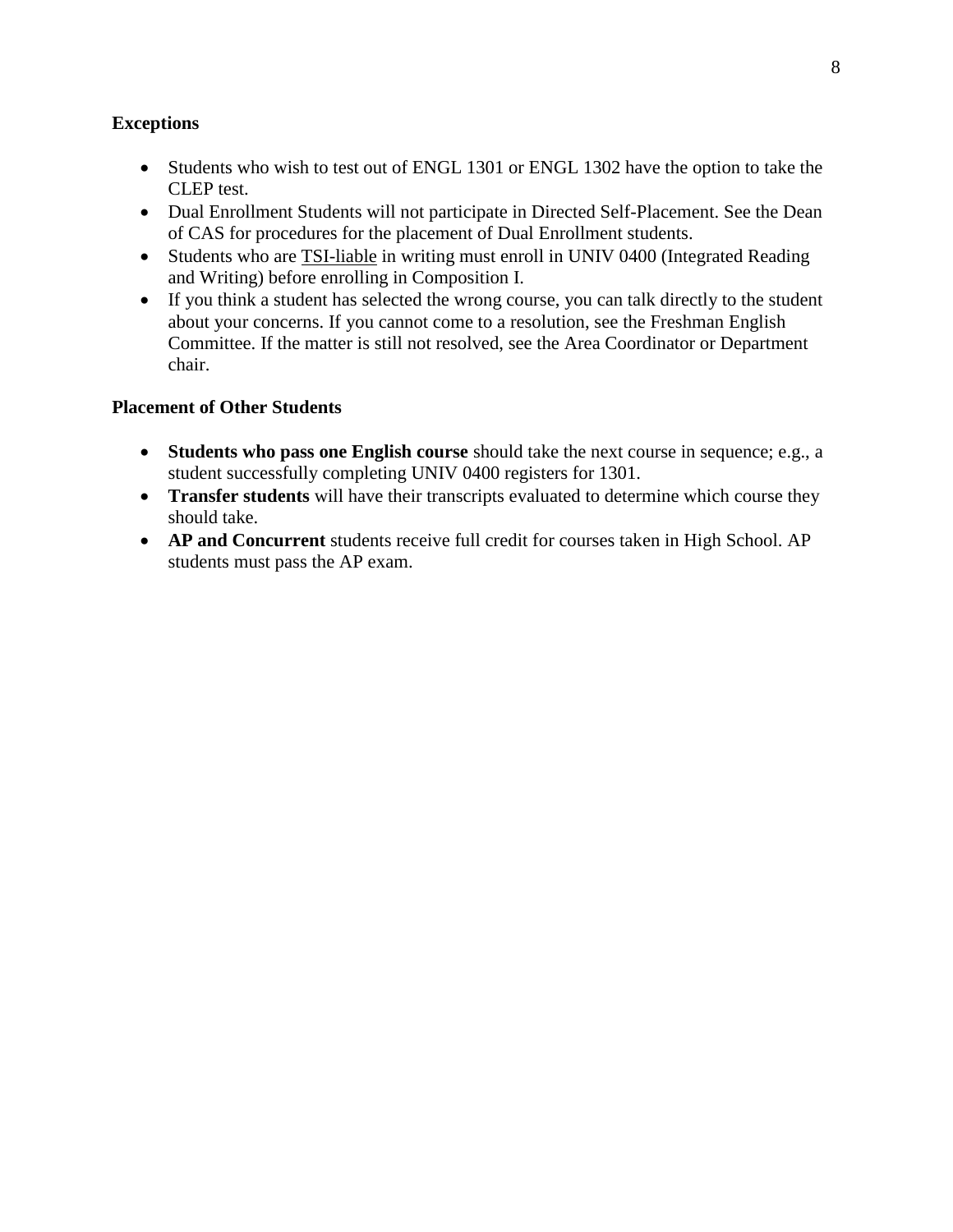# **Privacy Rights of Students (Buckley Amendment)**

<span id="page-8-0"></span>You should not discuss a student's records with anyone but the student. That means that we do not discuss a student's progress with his/her parents or guardians. The University assumes that "an undergraduate is **not** a dependent of his/her parents or guardians, unless the University is notified to the contrary by the student or his/her parents or guardian" (PS 30). The Composition Program interprets "notified" to mean "in writing."

Faculty members are responsible for maintaining the privacy of students' grades for any course or for any activity (project/test/quiz/paper) which is part of a course.

This policy is violated if a student's grade is (1) openly discussed in class; (2) visible on papers, tests or projects as they are returned, e.g., passed down the row or left on a desk to be picked up; (3) publicly posted in a personally identifiable manner; or (4) released over the telephone to anyone other than the student or the parents of a dependent student.

Disclosure of a student's grades by a faculty member may be made only in a manner that makes the grades identifiable only to the faculty member and the student.

Since the social security number is classed as "personally identifiable information," the disclosure of grades with the student's social security number or name is not allowed without the student's written permission.

Therefore, you should not leave graded projects, tests, quizzes, or essays outside your office door for students. You should also not request students to leave corrected essays at your office unless you are there to receive them.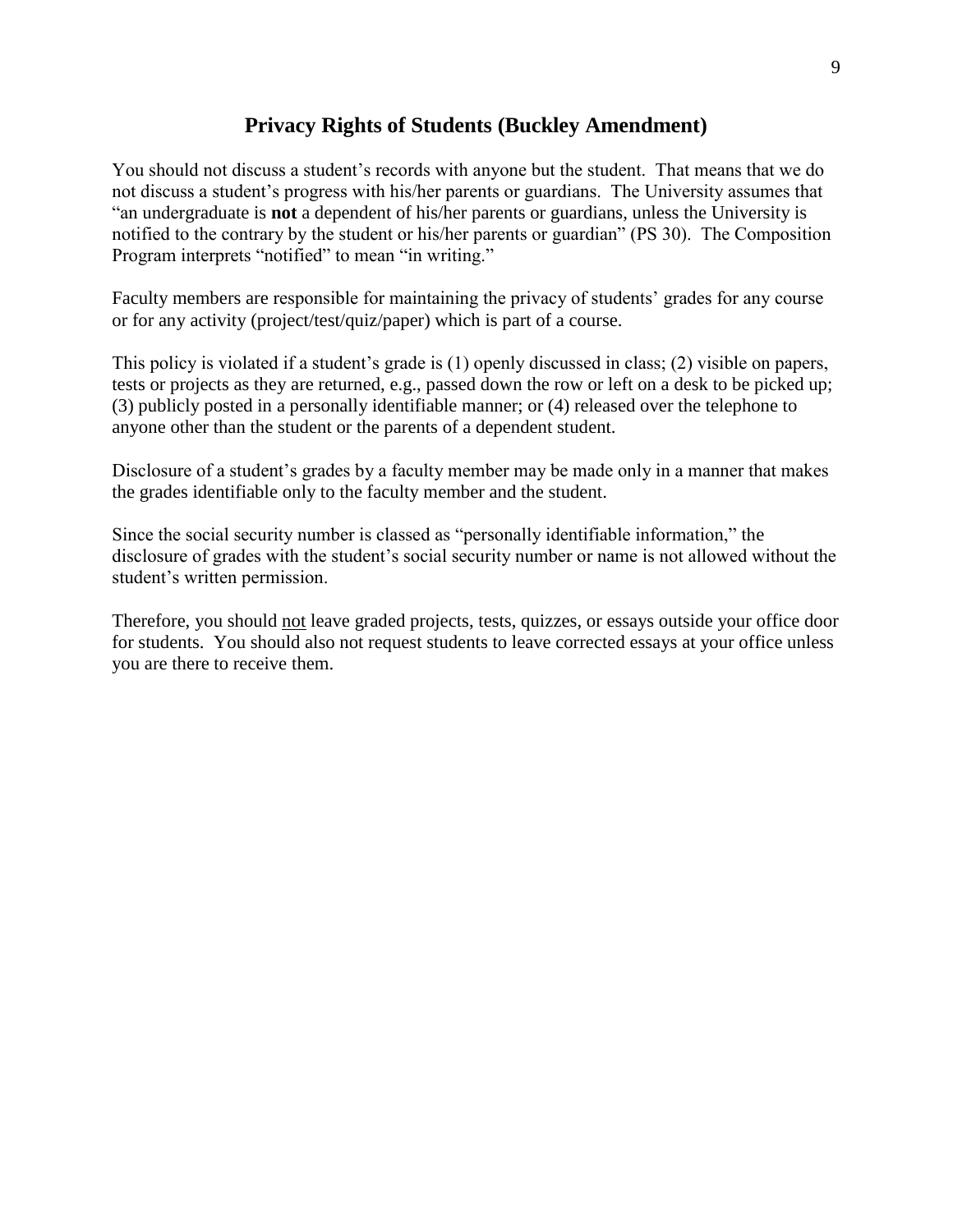# **Technology Access and Web Courses**

## <span id="page-9-0"></span>**Computer/Internet Access and Support**

Computers with internet access, are available for use in the Graduate Teaching Assistant and Adjunct Offices, located in MB 4248. A photocopier is available in the History, Literature and Languages office (MB 4102). The College of Arts and Sciences assigns part-time faculty and GTAs a code for this copier; please contact the administrative assistant (432-552-2280) to receive this code. The Dunagan Library and Mesa Building Computer Lab (MB 2215) also offer computer access to instructors and students. Finally, you may access UTPB's Wireless Internet services throughout campus.

Adjunct faculty have access to a voice message system: for more information on how to sign up for a voice mailbox, visit [http://www.utpb.edu/services/ird/information-for-faculty](http://www.utpb.edu/services/ird/information-for-faculty-staff/telecommunication-service/adjunct-faculty-voice-mail)[staff/telecommunication-service/adjunct-faculty-voice-mail.](http://www.utpb.edu/services/ird/information-for-faculty-staff/telecommunication-service/adjunct-faculty-voice-mail) If you need a fax machine or scanner, visit the College of Arts and Sciences (MB 3212; 432-552-2220), or the Department of Literature and Languages (MB 4106; 432-552-2280; fax number is 432-552-3280). Your mailbox is also located in this office.

The Information Resources Division (IRD) provides technical support for UTPB faculty, and if you are having trouble with computer software or hardware on campus, they are the people to call. The IRD is located at (432) 552-2415. For more information about the IRD, including filing a service request for technical assistance with university computers, visit [http://www.utpb.edu/services/ird/information-for-faculty-staff/faculty-portal.](http://www.utpb.edu/services/ird/information-for-faculty-staff/faculty-portal) For more information about acceptable use of computers and UTPB's information policies, please visit [http://www.utpb.edu/docs/default-source/utpb-docs/informationresources/acceptable-use](http://www.utpb.edu/docs/default-source/utpb-docs/informationresources/acceptable-use-policy.pdf?sfvrsn=2)[policy.pdf?sfvrsn=2.](http://www.utpb.edu/docs/default-source/utpb-docs/informationresources/acceptable-use-policy.pdf?sfvrsn=2)

# **UTPB Webmail and Databases**

All UTPB faculty and GTAs have a UTPB email account through Microsoft Office 365. More information about email and the Microsoft Office suite may be found at [https://www.utpb.edu/services/ird/information-on-computer-accounts-e-mail.](https://www.utpb.edu/services/ird/information-on-computer-accounts-e-mail) Your email username and password can also be used to access online databases from the Dunagan Library at a location away from the UTPB campus (this is known as proxy service). For more information about how to access online databases through a proxy server, visit [https://www.utpb.edu/library.](https://www.utpb.edu/library)

#### **Distance Learning Courses**

The REACH Department (MB 3239) manages and operates distance learning technologies at UTPB. Even if you are not asked to teach or assist in an online course, it is a good idea to become familiar with distance learning technologies and content management systems such as Blackboard. Courses that meet in a traditional classroom setting can also be web-enhanced using these technologies. Instructors in a web-enhanced course can post a syllabus, lectures, and handouts on a class website, as well as provide a forum for student discussion and a place to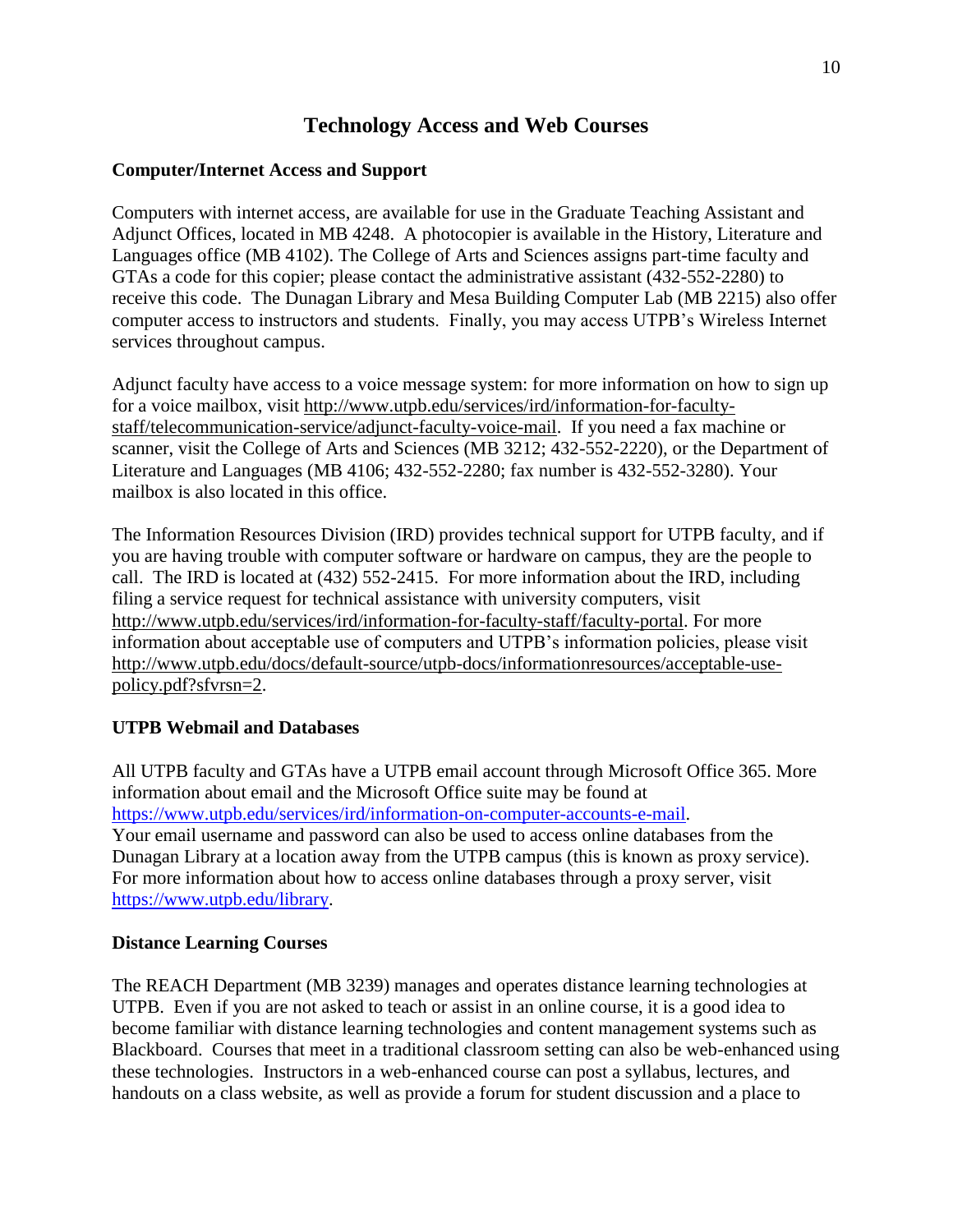submit assignments to the instructor. All UTPB instructors have this option, but you must contact REACH before the semester if you desire to web-enhance your course. If you are asked to teach a course exclusively online, or a hybrid course that meets periodically online, you will receive more training in course design through the REACH department.

REACH offers training on both web design and course structuring in an online or web-enhanced course. They can also train you to work with two-way interactive video technology, as well as setting up audio resources in an online classroom. Direct any questions you may have about distance learning or the services REACH offers to: Oneita Burgess, REACH Director (MB 3239G). You may also contact her at 432-552-2879, or at [burgess\\_o@utpb.edu.](mailto:burgess_o@utpb.edu)

# **Tutoring**

The UTPB Success Center [\(https://www.utpb.edu/academics/undergraduate-success/success](https://www.utpb.edu/academics/undergraduate-success/success-center/)[center/\)](https://www.utpb.edu/academics/undergraduate-success/success-center/) offers tutorial services for students, including for reading and writing tasks. Composition faculty often work closely with writing tutors, including Writing Fellows (see "General Procedures for Placement of Students," above). If students are unable to visit the Success Center in person (MB 2101), they may participate in online video conferencing sessions with UTPB tutors. Chat and document upload are available for these sessions. Students who wish to schedule an online appointment with a UTPB tutor should visit [https://utpb.upswing.io.](https://utpb.upswing.io/) Here is a tutorial video about how to use the service: [https://www.youtube.com/watch?v=3QV8R8k7Lig.](https://www.youtube.com/watch?v=3QV8R8k7Lig)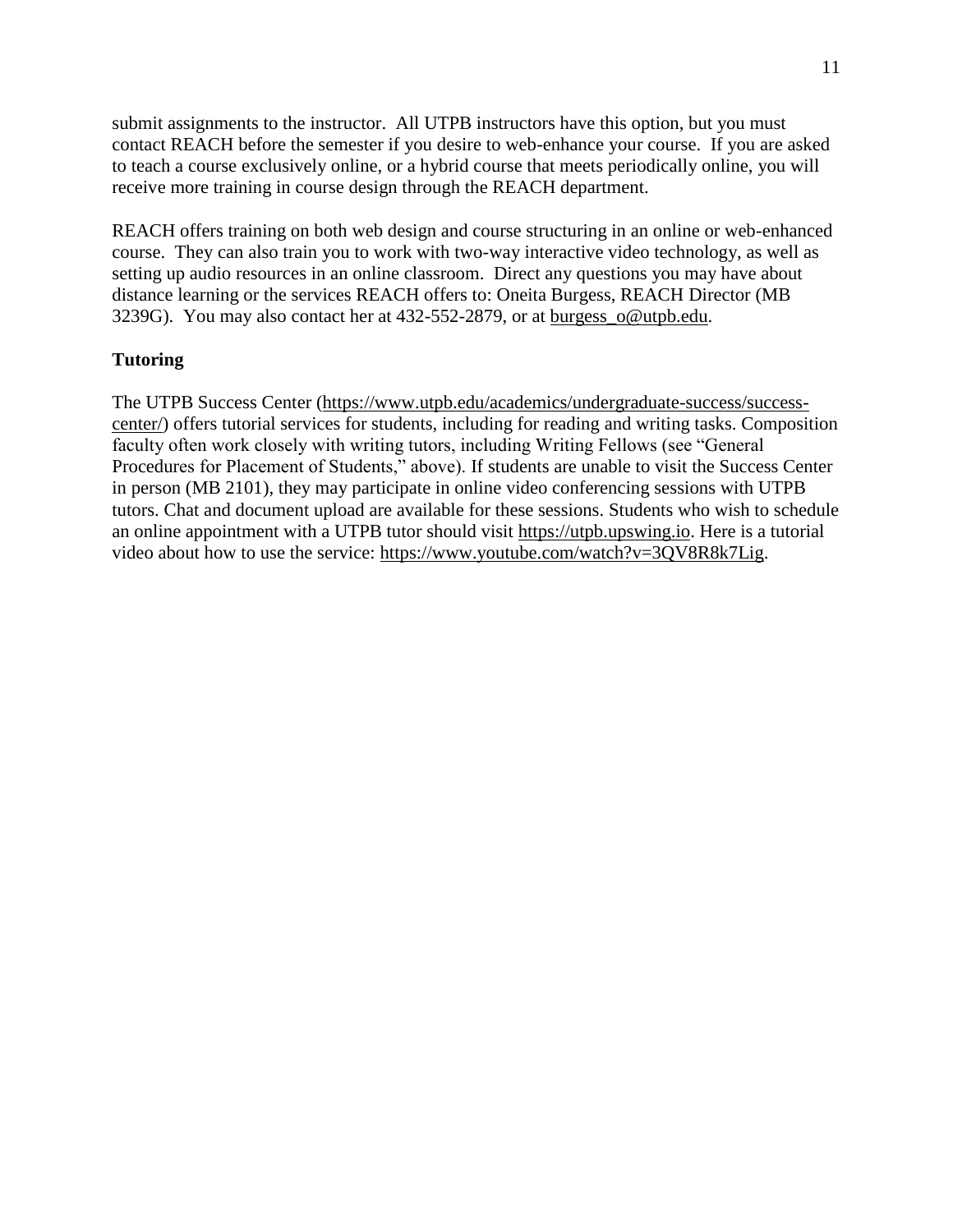# **Testing Policies and Procedures in Testing Center**

- <span id="page-11-0"></span>• The Testing Center provides accommodations for students with Academic Accommodations (504/ADA).
- The Testing Center can accommodate students who have university excused absence from class (accidents, illness, deaths, etc.). Students who are contagious are **not** to test in the testing center until they are no longer contagious.
- The Testing Center cannot accommodate entire classes, this includes final exams. Seating is limited during busy times.
- The Testing Center will proctor Computer Based testing of alternate delivery courses. You need to make arrangements ahead of time and fill out the appropriate forms, but space is limited for proctoring those students taking online courses.
- To have your exams administered by the Testing Center, fill out an **Instructor Exam Reques**t **Form** with specific instructions on how your test should be administered. The information must include test name, time limits, aids allowed, special instructions, student name, deadlines, etc. We cannot make copies of tests so please bring enough for students testing. Each instructor will have one letter-sized hanging file reserved for his/her tests.
- Please give proctors your name when picking up any test materials because it is possible that the proctor is new and she/he may not know all professors. If you authorize a graduate student (TA) to drop/pick up exams, they **must** have a photo ID to present at the counter. We also do not accept items for student pickup such as graded homework, handouts, etc.
- **The Testing Center does not accept students' homework assignments or other materials.** We will direct students to the instructor's mailbox to turn in homework and other assignments.
- All students will be asked for Photo ID when taking any test in the Testing Center. If a student does not have a Photo ID, instructor identification of the student is acceptable.
- Students should check the walk-in testing schedule because our appointments are now booked online at [www.utpbtesing.youcanbook.me](http://www.utpbtesing.youcanbook.me/) . Students must allow themselves ample time to finish their test. All tests must be started at least one hour prior to closing. Students choosing to test with less than the time allowed by their instructor will be asked to sign a waiver. All tests will be collected and students will be asked to leave at the scheduled closing time. Students will not be permitted to return at a later time to complete a test they have started or seen without permission from the instructor.
- Tests may be dropped off and/or e-mailed to [madrid\\_l@utpb.edu](mailto:madrid_l@utpb.edu) or [Moreno\\_t@utpb.edu.](mailto:Moreno_t@utpb.edu)
- Either way be sure to include the request form information and the name of the student(s) taking the test.
- Please keep in mind that we provide services for all students at UTPB as well as community members.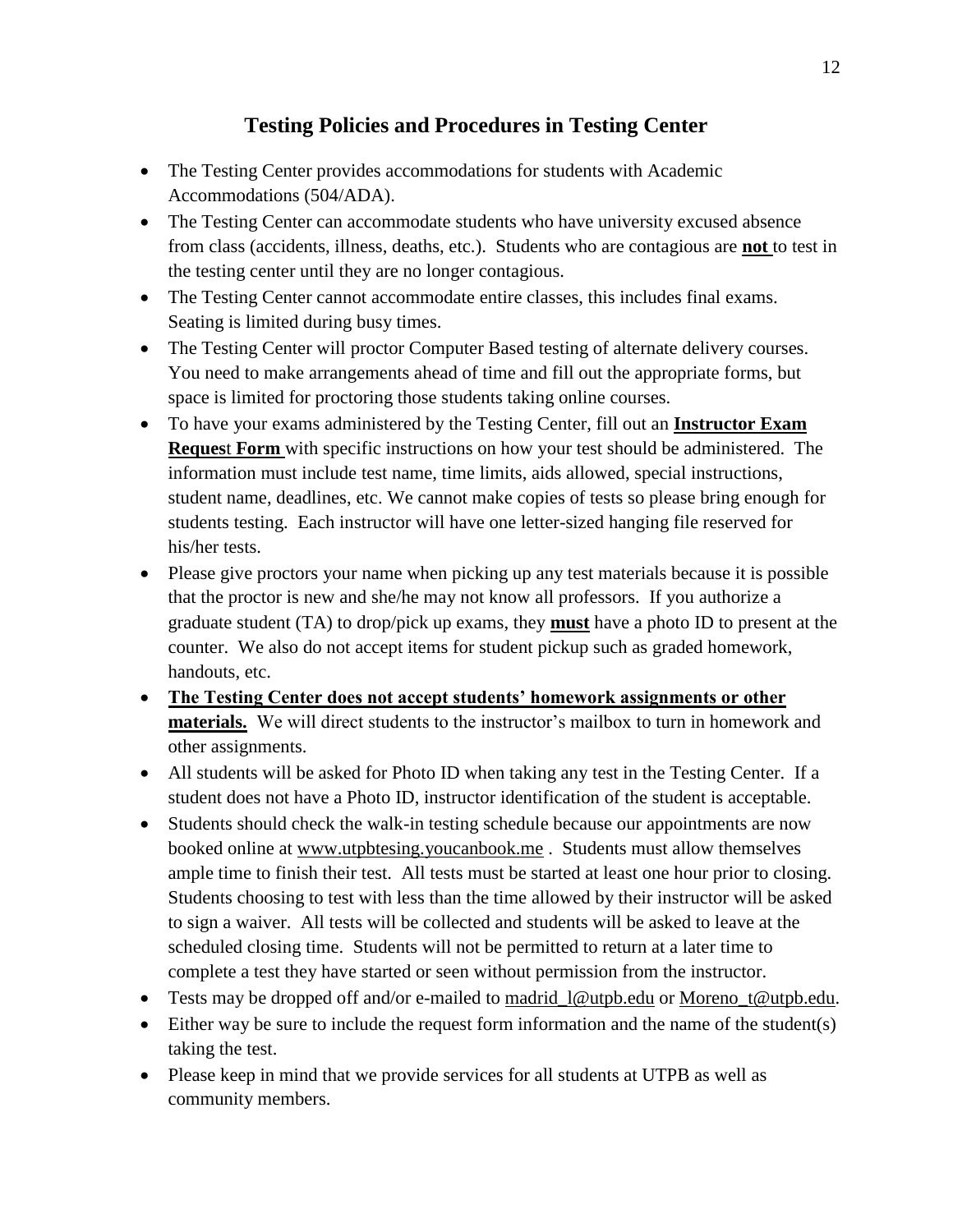# **Course Descriptions and Instructional Objectives**

<span id="page-12-0"></span>\*NOTE: The Course Content Descriptions are just for the instructor's reference. The official catalog copy should be the course description shared with students in the syllabus.

# **Composition I**

## Course Description

Composition I offers intensive instruction in the writing process (prewriting, drafting, revising, and proofreading), emphasizing the recursive nature of the process and the importance of the relationship among writer, audience, and subject. The course will also explore the connection between writing and critical thinking and the usefulness of writing as a tool for learning in all fields of knowledge. Students enrolling in Composition I will be expected to have a good command of Standard Written English.

## Course Objectives

Upon completion of this course students will:

- 1. Understand and demonstrate the use of the writing process by producing *at least* 20 pages of formal, edited prose using prewriting (invention), organization, drafting, revision (editing), and proofreading.
- 2. Demonstrate the skills of an effective college writer who is able to think critically and produce clear, correct, and coherent prose adapted to purpose, occasion, and audience. Along with that comes the ability to discover a topic, develop and organize that topic, and phrase it effectively for a particular audience.
- 3. Understand and appropriately apply modes of expression (i.e. description, exposition, narrative, argument, and self-expression) in written communication, specifically where that applies to basic principles of critical thinking, problem solving and the development of exposition and argument.
- 4. Demonstrate an understanding of style and voice in writing, including the use of choices in sentence structure, word choice, and punctuation, not only for correctness, but for rhetorical effect.
- 5. Develop the ability to research and write a documented essay.
- 6. Participate effectively in groups with emphasis on listening, critical and reflective thinking, and responding.
- 7. Gain confidence and familiarity with writing and potentially view it as a rewarding activity in school and in life.
- 8. Develop personal values for ethical behavior specifically as that applies to the understanding and avoidance of plagiarism as it applies to the scope of this class.
- 9. Develop a capacity to discuss and reflect upon individual, political, economic and social aspects of life in order to establish broad and multiple perspectives on the individual in relationship to the larger society and world in which he/she lives, and to understand the responsibilities of living in a culturally and ethnically diverse world.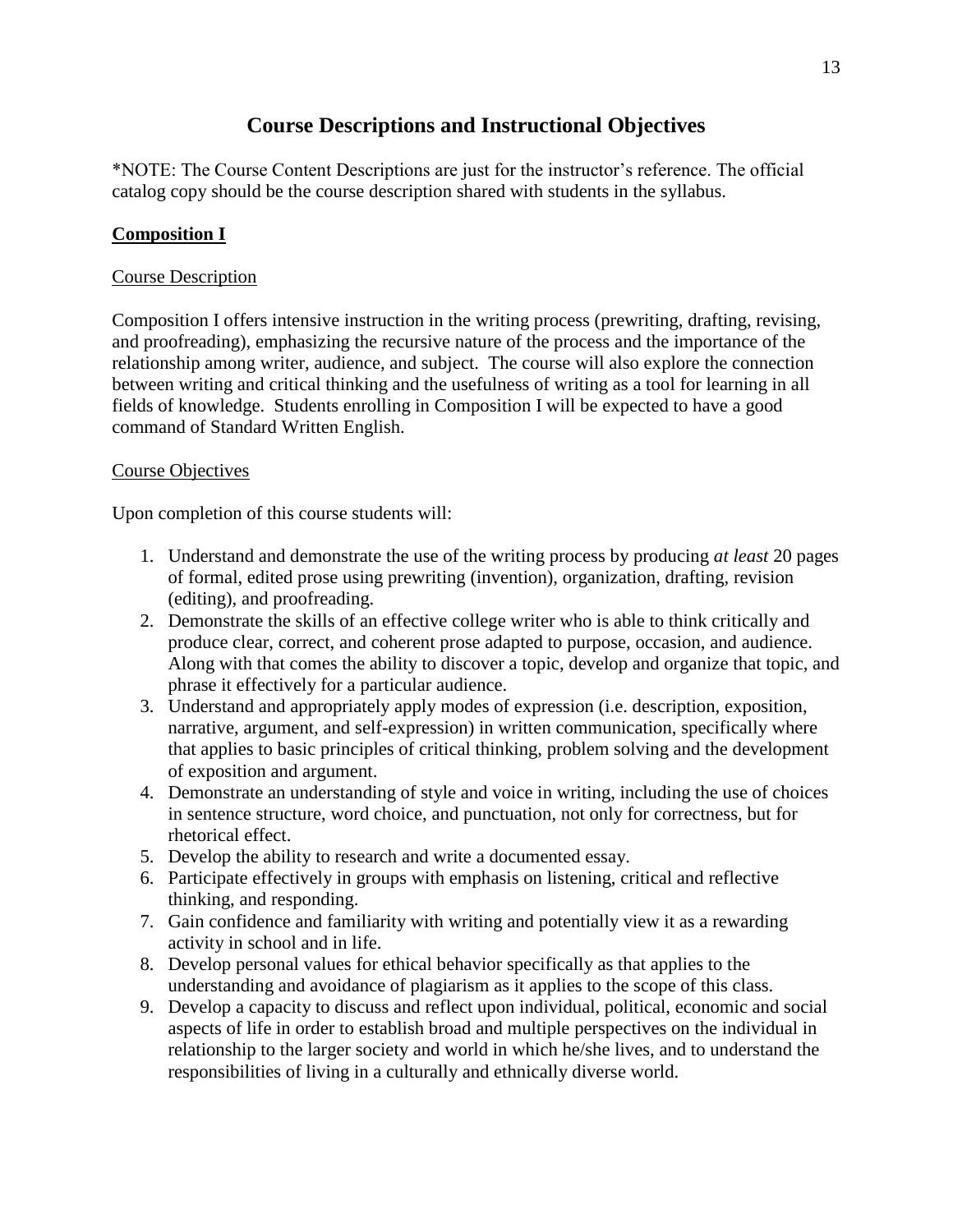### Prerequisites

 $\overline{a}$ 

- Compose a variety of texts that demonstrate clear focus, the logical development of ideas in well-organized paragraphs, and the use of appropriate language that advances the author's purpose.
- Determine effective approaches, forms, and rhetorical techniques that demonstrate understanding of the writer's purpose and audience.
- Generate ideas and gather information relevant to the topic and purpose, keeping careful records of outside sources.
- Evaluate relevance, quality, sufficiency, and depth of preliminary ideas and information, organize material generated, and formulate a thesis.
- Demonstrate revision as a means to effective writing through drafting, refining key ideas and organizing them more logically and fluidly, using language more precisely and effectively, and drawing the reader to the author's purpose.
- Edit writing for proper voice, tense, and syntax, assuring that it conforms to Standard English, when appropriate.
- Locate explicit textual information and draw complex inferences, analyze, and evaluate the information within and across texts of varying lengths.
- Understand new vocabulary and concepts and use them accurately in reading, speaking, and writing.
- Conduct a research project that includes formulating a topic and questions, selecting information from a variety of sources, and producing and designing a document.

# Course Content Description (**Not for dissemination to students**) 2

Comp I is about the essay. The focus of the class is on writing rather than reading. If reading is to be done, it should usually be in essay form, and be used to stimulate critical thinking as an aid in essay building. Fiction and poetry should be avoided as these topics are covered in Sophomore Literature. Of course if there is time you are free to deal with literary texts as long as they don't take over the class. Some types of essays that can be assigned are personal, reflective, analytic, persuasive, documented, evaluative, and exploratory. Please note that in Comp I we write a persuasive essay and a documented essay, as the argument and research paper belong in Comp II. Course content should also introduce MLA style. An introduction of logic is optional. As for grammar, mechanics and punctuation, mastery of these skills is a prerequisite for Comp I. Therefore, reviews of these skills are only given as necessary. Instructors are encouraged to use collaborative techniques such as workshops, peer review and conferences.

<sup>&</sup>lt;sup>2</sup> This description is for you, the instructor, to consider as you plan your course. It is not to be put in your syllabus; it is just for you.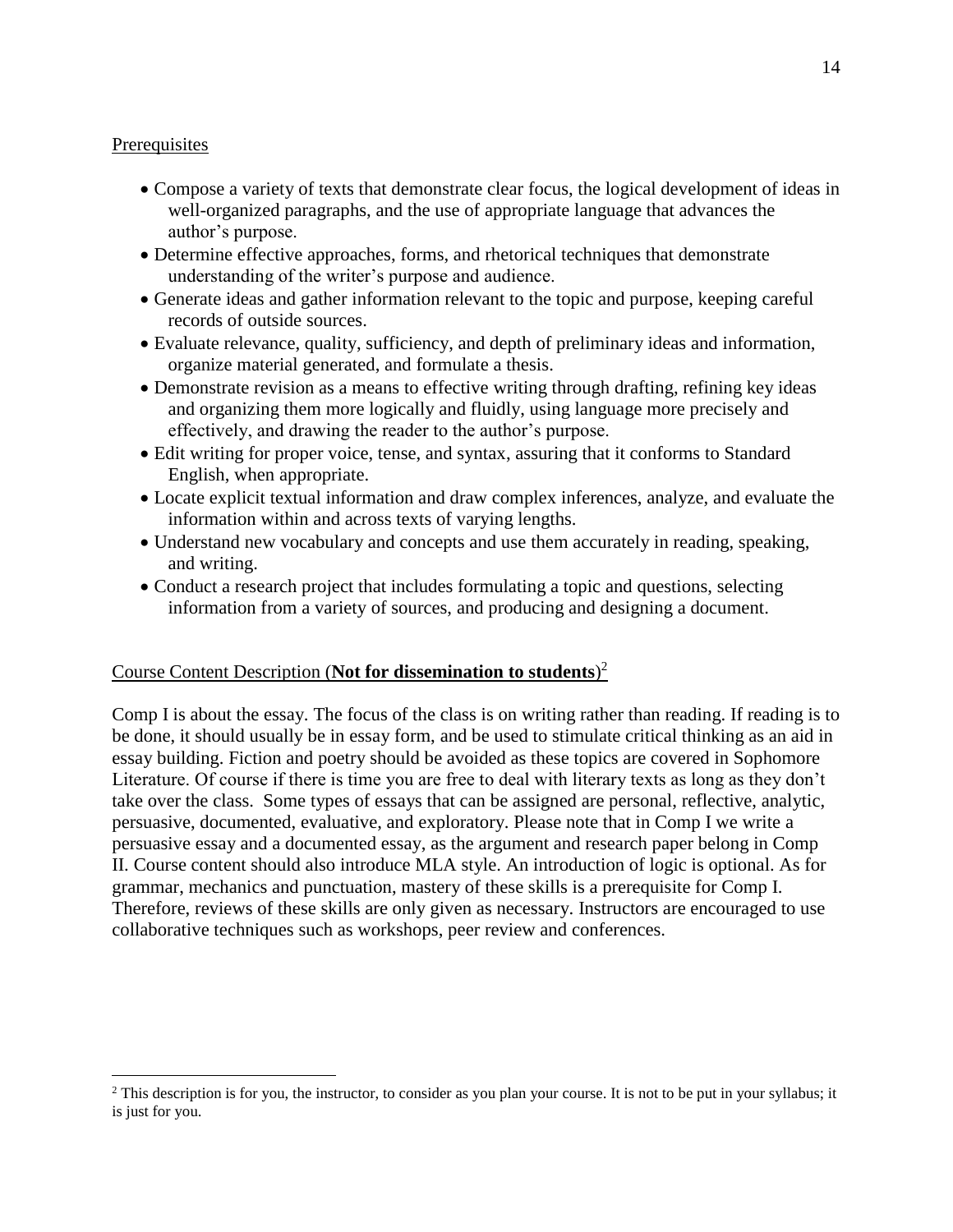## **Composition II**

#### Course Description

Composition II covers argument, rhetorical analysis and the research paper. In this course students analyze and respond to texts of various kinds through essays and research papers. Students will learn to defend their points of view by using textual evidence and strong rhetoric. Readings and exercises help students learn to write broad-minded, well-informed essays in polished academic prose that moves and educates the reader.

#### Course Objectives

By the end of the course students will:

- 1. Demonstrate the use of the writing process by producing *at least* 20 pages of formal, edited prose using prewriting (invention), drafting, revising, editing, proofreading, and presentation.
- 2. Understand and appropriately apply modes of expression i.e. descriptive, expositive, narrative, argumentative, and self-expressive in written communication, specifically where that applies to basic principles of critical thinking, problem solving and the development of exposition and argument.
- 3. Demonstrate good academic reading and interpretation skills for analytical evaluation and rhetorical analysis by producing persuasive arguments in an academic context.
- 4. Participate effectively in groups with emphasis on listening, critical and reflective thinking, and responding. Students will establish broad and multiple perspectives on the individual in relationship to the larger society and world in which he/she lives, and to understand the responsibilities of living in a culturally and ethnically diverse world.
- 5. Develop personal values for ethical behavior specifically as that applies to the understanding and avoidance of plagiarism as it applies to the scope of this class.
- 6. Demonstrate the use of polished academic prose through papers that are not only correctly written, but show attention to the academic use of style and expression.
- 7. Develop the ability to do research, including but not limited to books and academic databases, and produce a documented research paper.

#### **Prerequisites**

- the ability to think critically and develop ideas in a clear and coherent manner
- an understanding of style and voice in writing, including the use of choices in sentence structure, word choice, and punctuation, not only for correctness, but for rhetorical effect
- the ability to adapt ideas to a variety of writing tasks after determining the appropriate topic, audience, tone, and mode of writing, in relation to the assignment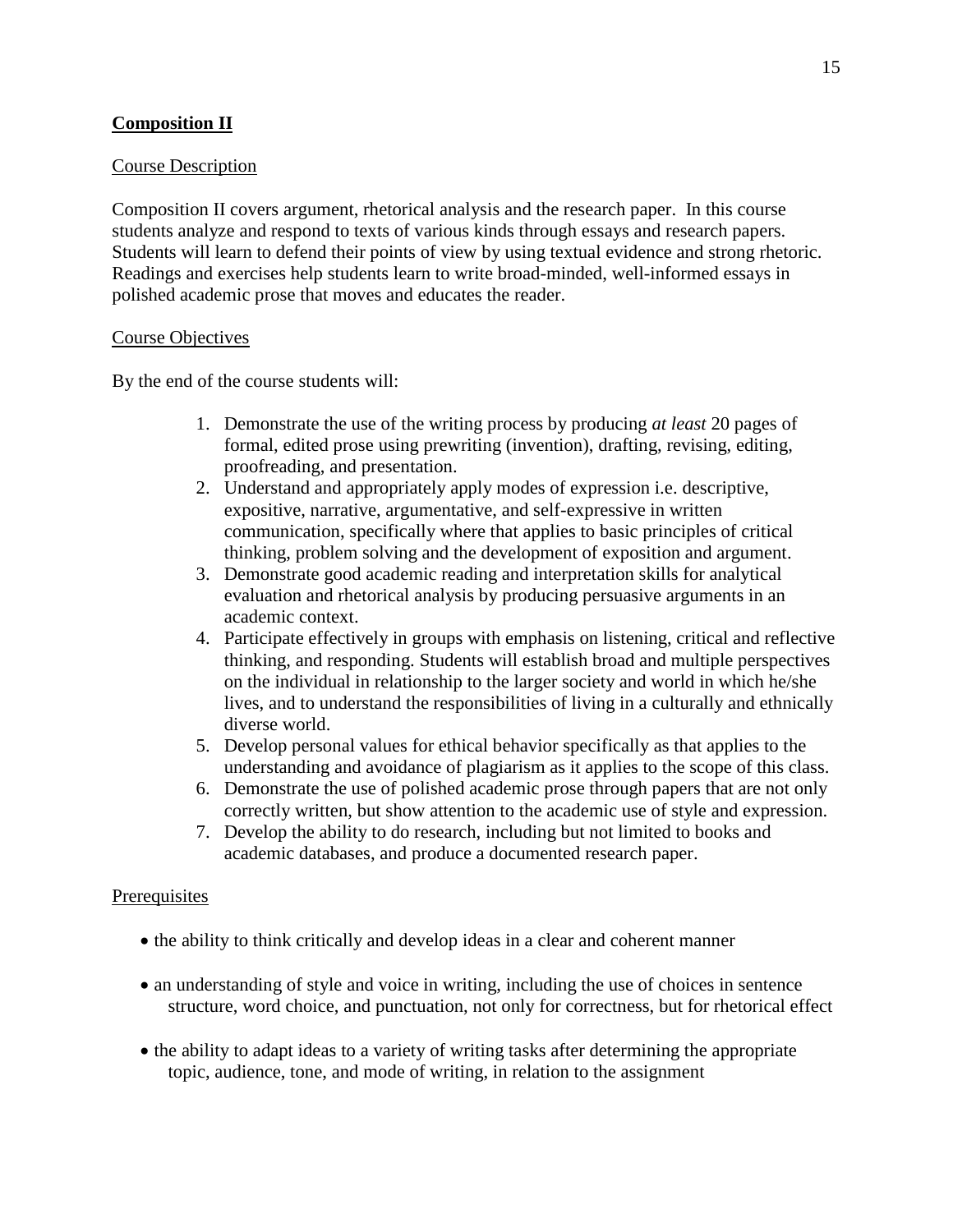## Course Content Description (**Not for dissemination to students**) 3

Comp II covers argument, rhetorical analysis and the research paper. Simply put, Composition II introduces students to rhetoric, whereas Composition I is a more general introduction to writing. The objectives can also be read as requiring or at least justifying an analytic essay. Comp II is about reading and interpretation of texts, broadly defined. The papers in Comp II should engage an in-depth reading of a challenging text, although film and other media are also appropriate. However, students should engage in in-depth reading of several difficult texts. Comp II also should contain a review of MLA style and research techniques. Logical fallacies should also be taught or reviewed, depending on the students' experience level. As in Comp I, the reading should primarily consist of non-fiction texts.

 $\overline{a}$ 

<sup>&</sup>lt;sup>3</sup> This description is for you, the instructor, to consider as you plan your course. It is not to be put in your syllabus; it is just for you.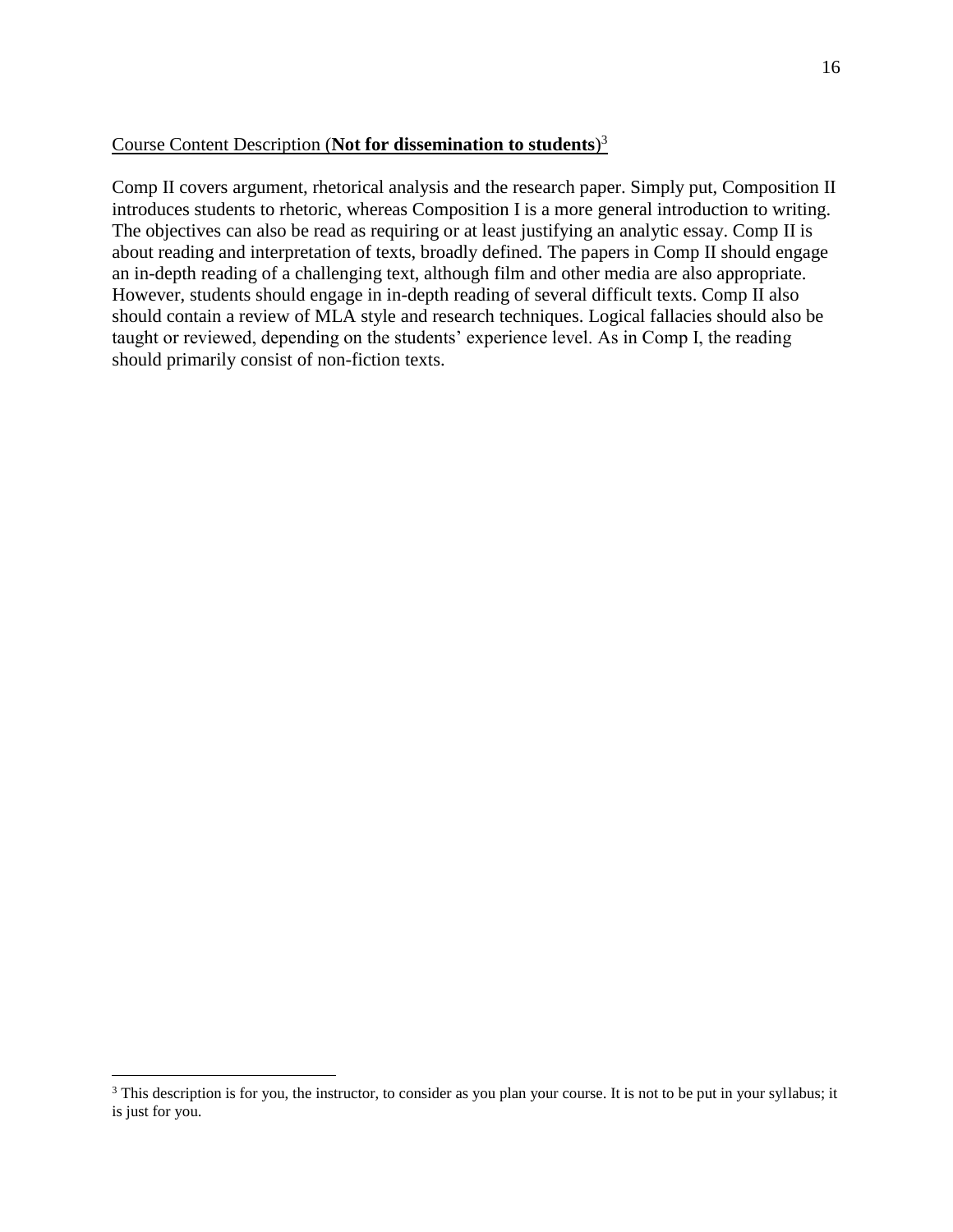# **Texts and Syllabi**

<span id="page-16-0"></span>*The Composition Handbook* (ed. Thomas) is the default handbook for Composition courses. This book will be ordered for staff sections and are the suggested texts for new instructors who have not yet evaluated a number of textbooks for possible use. Teachers wishing to use other books should discuss their plans with the Department Chair or Freshman English Coordinator.

Readers for the Composition program were written by faculty members. The reader for Composition I is *Reading about Writing*; for Composition II, the reader is *A Time Traveler's Guide to Rhetoric*. Both are edited by Kristen Figgins. These books are available electronically inside course shells, and are made available without charge for UTPB Composition students and faculty.

NOTE: Online courses are prepared months in advance, and instructors are somewhat restricted in how they teach the course. Sections are for the most part identical in the way they are designed and delivered. For online sections of ENGL 1301, the instructors who are initially assigned to teach the course decide collectively about which textbooks will be used (particularly, in what text is assigned for the "Book Club" portion of the course). Any instructor who is assigned a section of ENGL 1301 after textbooks have been ordered must use the materials that have already been selected for that semester.

# • **Composition I:**

- o *Reading about Writing* (ed. Figgins)
- o *The Composition Handbook* (ed. Thomas)
- o *Team Writing* (Joanna Wolfe)
- o Your book club choice

# • **Composition II:**

- o *A Time Traveler's Guide to Rhetoric* (ed. Figgins)
- o *The Composition Handbook* (ed. Thomas)

All instructors must meet the course objectives (see page 15).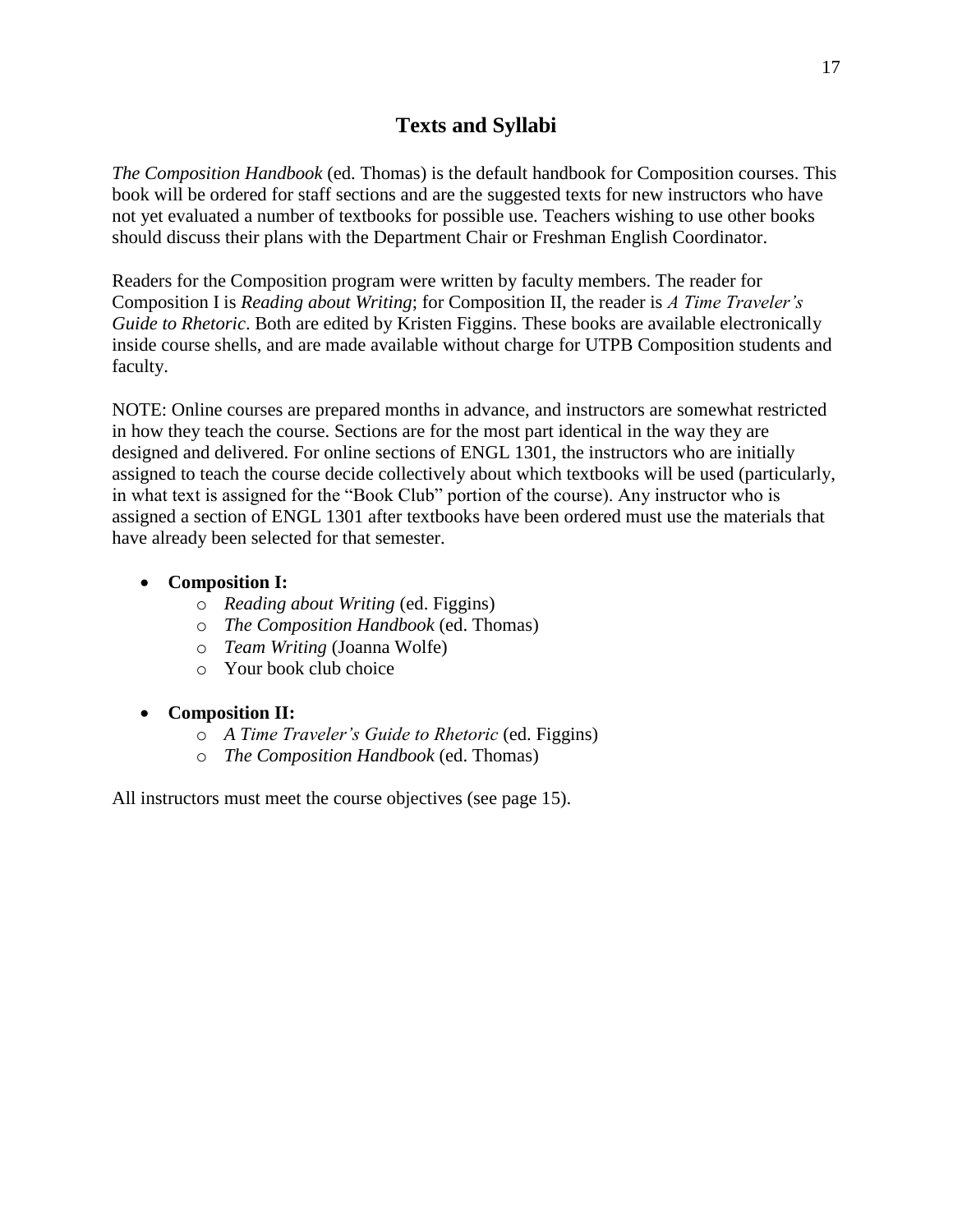# **Policies and Procedures on Academic Misconduct**

#### <span id="page-17-0"></span>**Scholastic Dishonesty**

103.1 Scholastic dishonesty includes but is not limited to cheating, plagiarism, collusion, falsifying academic records, misrepresenting facts, the submission for credit of any work or materials that are attributable in whole or in part to another person, taking an examination for another person, any act designed to give unfair advantage to a student such as, but not limited to, submission of essentially the same written assignment for two courses (without the prior permission of the instructor) or the attempt to commit such acts.

- 1. "Cheating" on a test includes;
	- o Copying from another student's test or paper;
	- o Using during a test, materials not authorized by the person giving the test;
	- o Failing to comply with instruction given by the person administering the test which would include, but not be limited to, time restrictions, use of blue book, and seating arrangements;
	- o Possession during a test of materials which are not authorized by the person giving the test, such as class notes or specifically designed "crib notes." The presence of textbooks constitutes a violation only if they have been specifically prohibited by the person administering the test;
	- o Using, buying, stealing, transporting, or soliciting in whole or part the contents of an unadministered test, test key, homework solution, or computer program;
	- o Collaborating with or seeking aid or receiving assistance from another student or individual during a test or in conjunction with another assignment without authority;
	- $\circ$  Discussing the contents of an examination with another student who will take the examination or soliciting another student who has taken the test to obtain information regarding contents of the test;
	- o Divulging the contents of an examination, for the purpose of preserving questions for use by another, when the instructor has designated that the examination is not to be removed from the examination room or not to be returned to or kept by the student;
	- o Substituting for another student or permitting another student to substitute for one's self to take a test, a course, or any course-related assignment;
	- o Paying or offering money or other valuable thing to, or coercing another person to obtain a test, test key, homework solution, or computer program, or information about an unadministered test, test key, homework solution, or computer program;
	- o Falsifying research data, laboratory reports, and/or other academic work offered for credit;
	- o Taking, keeping, misplacing, or damaging the property of the University, or of another, if the student knows or reasonably should know that an unfair advantage would be gained by such conduct.
- 2. "Plagiarism" includes, but is not limited to, the appropriation of, buying, receiving as a gift, or obtaining by any means material that is attributable in whole or in part to another source, including words, ideas, illustrations, structure, computer code, other expression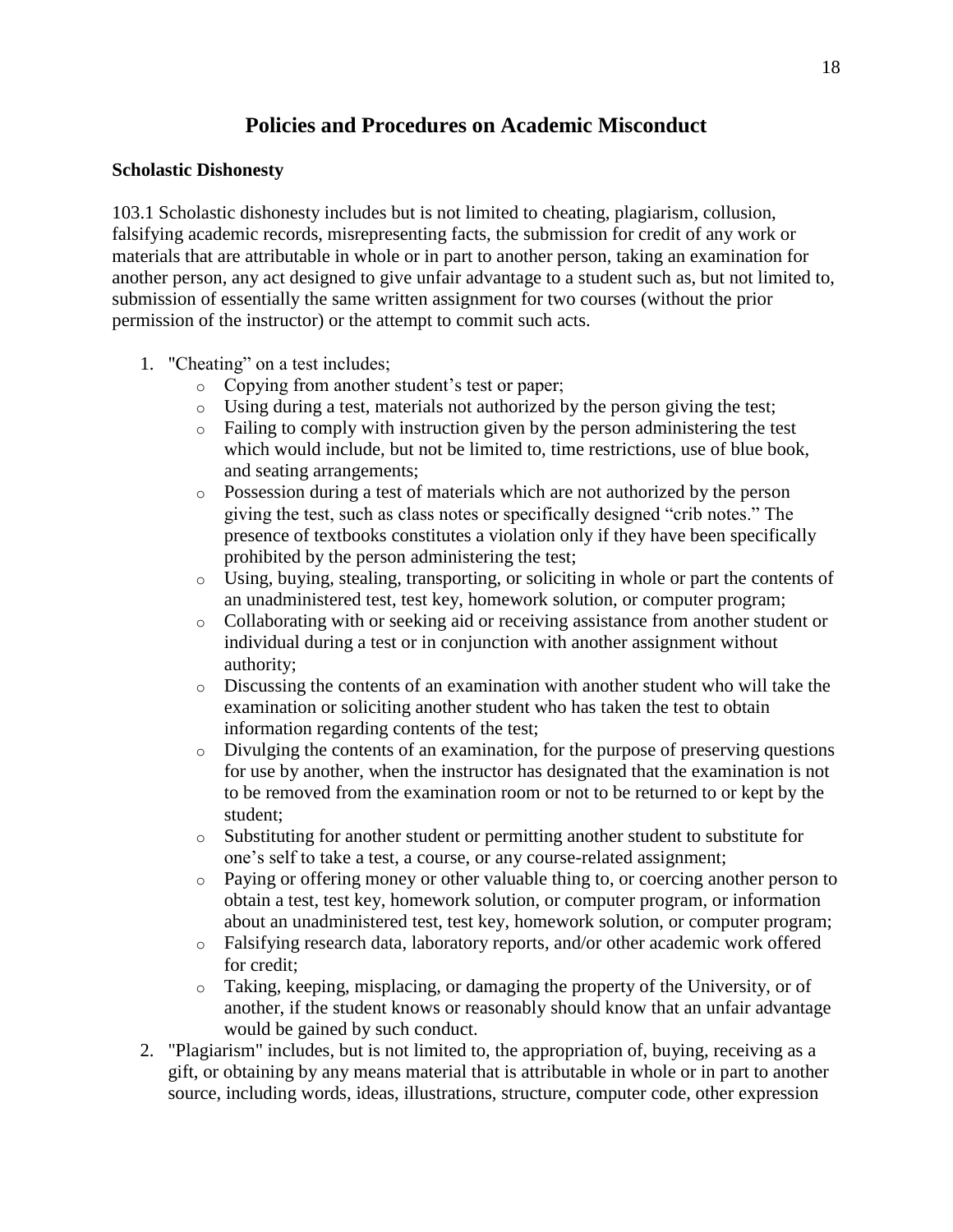and media, and presenting that material as one's own academic work being offered for credit.

- 3. "Collusion" includes, but is not limited to, the unauthorized collaboration with another person in preparing academic assignments offered for credit or collaboration with another person to commit a violation of any section of the rules of scholastic dishonesty.
- 4. "Falsifying academic records" includes, but is not limited to, altering or assisting in the altering of any official record of the University or the University of Texas System, and/or submitting false information or omitting requested information that is required for or related to any academic record of the University or University of Texas System. Academic records include, but are not limited to, applications for admission, the awarding of a degree, grade reports, test papers, registration materials, grade change forms, and reporting forms used by the Office of the Registrar. A former student who engages in such conduct is subject to a bar against admission, revocation of a degree, and withdrawal of a diploma.
- 5. "Misrepresenting facts" to the University or an agent of the University or the University of Texas System includes, but is not limited to, providing false grades or resumes; providing false or misleading information in an effort to receive postponement or an extension on a test quiz, or other assignment for the purpose of obtaining an academic or financial benefit for oneself or another individual; or providing false or misleading information in an effort to injure another student academically or financially.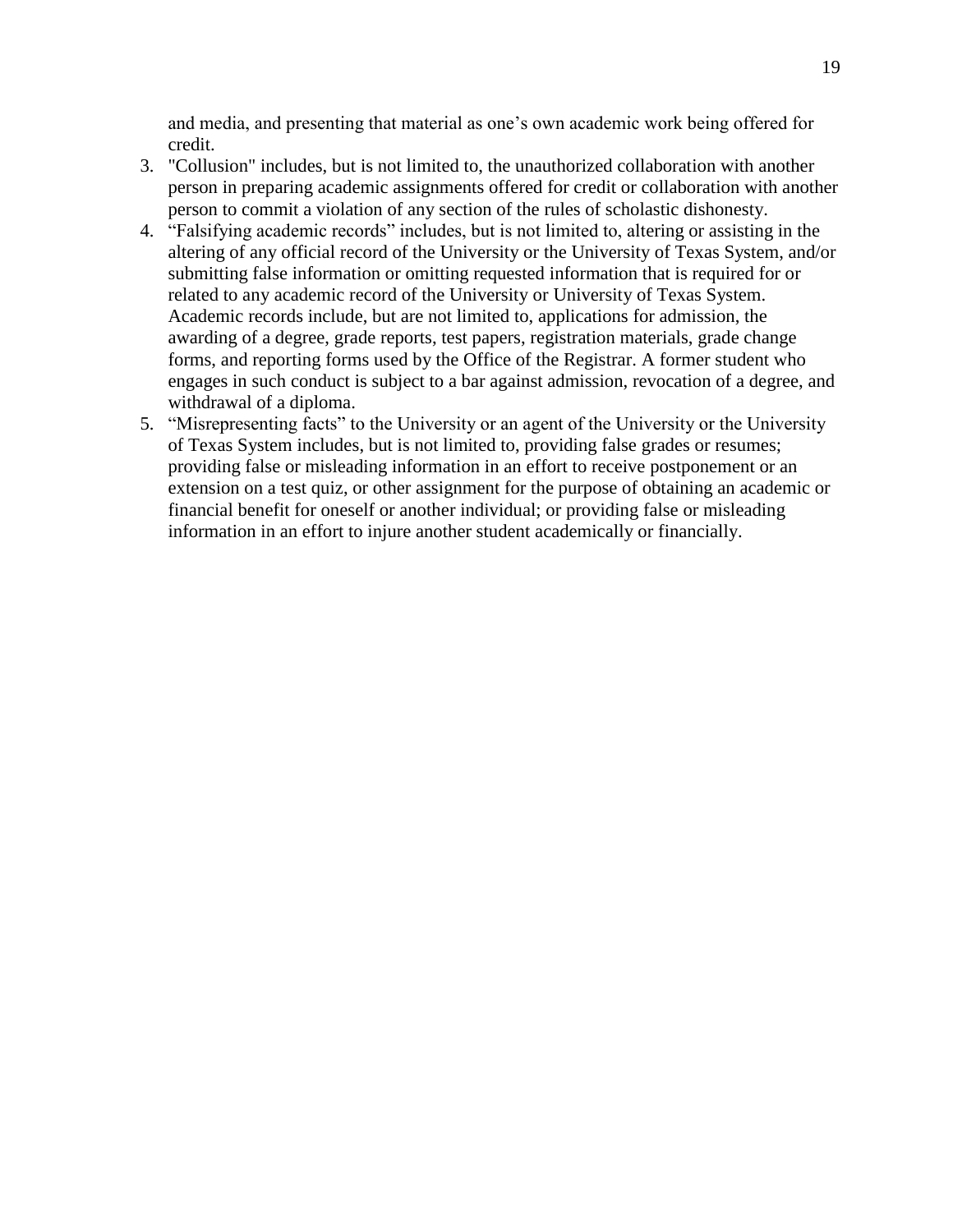# **General Education Assessment for Composition**

## <span id="page-19-0"></span>(Parts taken from [http://www.utpb.edu/academics/core-curriculum-for-new-students\)](http://www.utpb.edu/academics/core-curriculum-for-new-students)

The core curriculum is designed to give students knowledge and intellectual skills that form the basic foundation for the undergraduate curriculum. While work in the major gives an in-depth understanding of a subject area, the core curriculum provides the breadth of knowledge needed to understand how a variety of disciplines approach complex issues and the skills necessary for a broadly educated person in the 21st century. The general education core is a major curricular component that every baccalaureate graduate of the University is required to complete.

The core curriculum is a university-wide commitment of the faculty across all disciplines and colleges. Faculty from across the university teach core courses, and are responsible for assisting students to attain the objectives associated with those courses. The objectives of the core curriculum in Texas are that students will develop and demonstrate:

- **Critical Thinking Skills** including creative thinking, innovation, inquiry and analysis, evaluation and synthesis of information;
- **Communication Skills** including effective development, interpretation and expression of ideas through written, oral, and visual communication;
- **Empirical and Quantitative Skills** including the manipulation and analysis of numerical data or observable facts resulting in informed conclusions;
- **Teamwork** including the ability to consider different points of view and to work effectively with others to support a shared purpose or goal;
- **Personal Responsibility** including the ability to connect choices, actions and consequences to ethical decision-making; and
- **Social Responsibility** to include in4etercultural competence, knowledge of civic responsibility, and the ability to engage effectively in regional, national, and global communities.

Composition I and Composition II are core curriculum courses which are assessed every semester. The four objectives which are assessed in Composition are **Critical Thinking, Communication**, **Teamwork**, and **Personal Responsibility**. These objectives are not all assessed every semester, though, and not all sections of Composition will be assessed. Furthermore, only a selection of students from these sections will be chosen for the assessment.

Near the end of the semester, those instructors who teach core courses being assessed will be notified by the office of Institutional Effectiveness. Further instructions will be provided in that email for how to complete and submit the report. Individual instructors are responsible for completing the assessment and sending it to the Office of Institutional Effectiveness.

In each course, certain assignments (called *artifacts*) will be used to complete the assessment. For Composition II, for instance, the Research Paper is the artifact which is used to assess several of the core competencies. The CARDS Composition Committee will assist other instructors with selecting and collecting the artifacts for assessment. The assessment rubrics and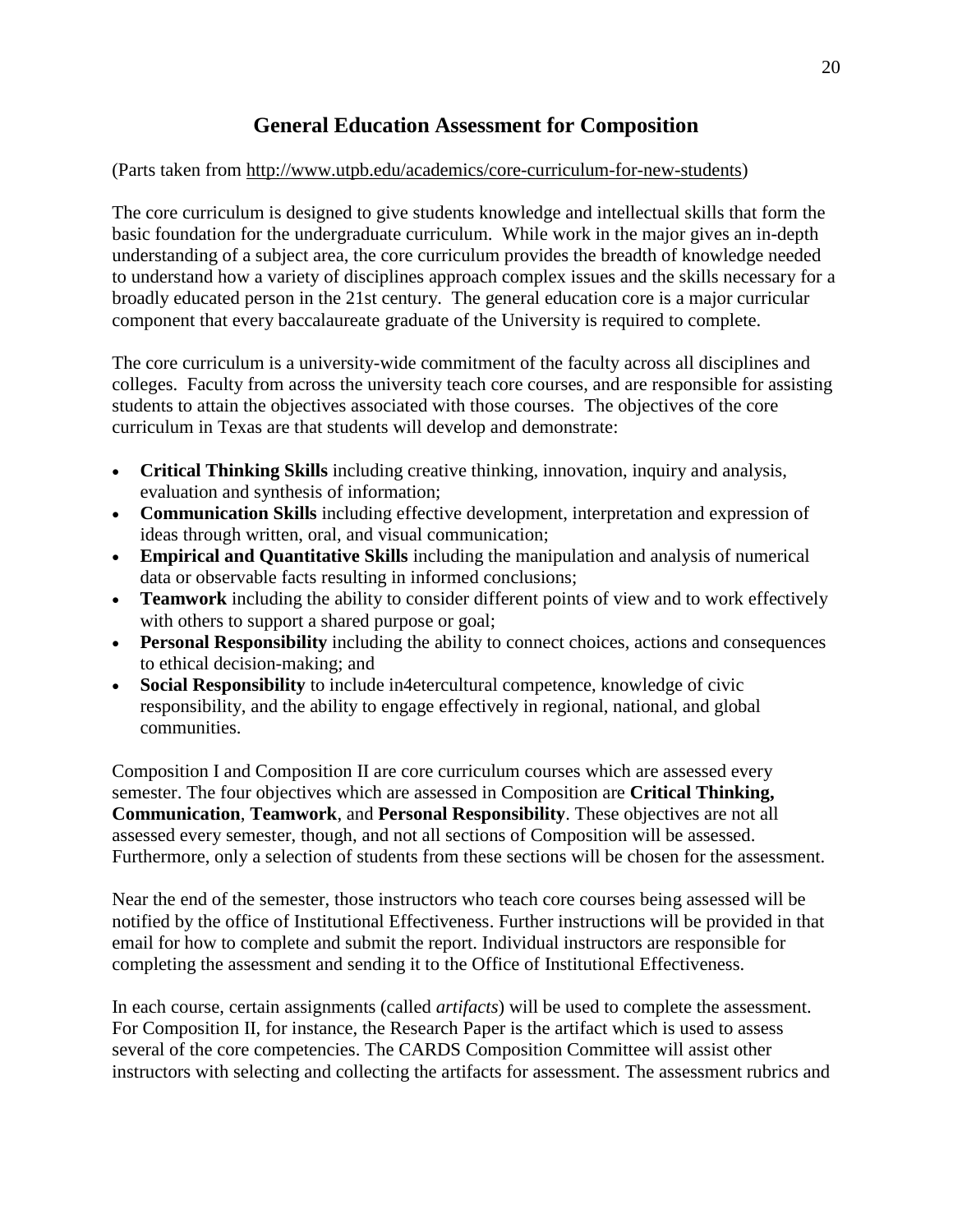other core course assessment information can be found here: [http://www.utpb.edu/services/academic-affairs/administrator-staff/core-curriculum.](http://www.utpb.edu/services/academic-affairs/administrator-staff/core-curriculum)

| <b>Core Objective</b>          | <b>Review Date</b> | <b>Review Date</b> | <b>Review Date</b> |
|--------------------------------|--------------------|--------------------|--------------------|
| Critical Thinking              | 2015               | 2018               | 2021               |
| <b>Personal Responsibility</b> | 2015               | 2018               | 2021               |
| Communications                 | 2016               | 2019               | 2022               |
| <b>Teamwork</b>                | 2016               | 2019               | 2022               |

Here is the schedule for Composition core objective assessments, starting in 2015: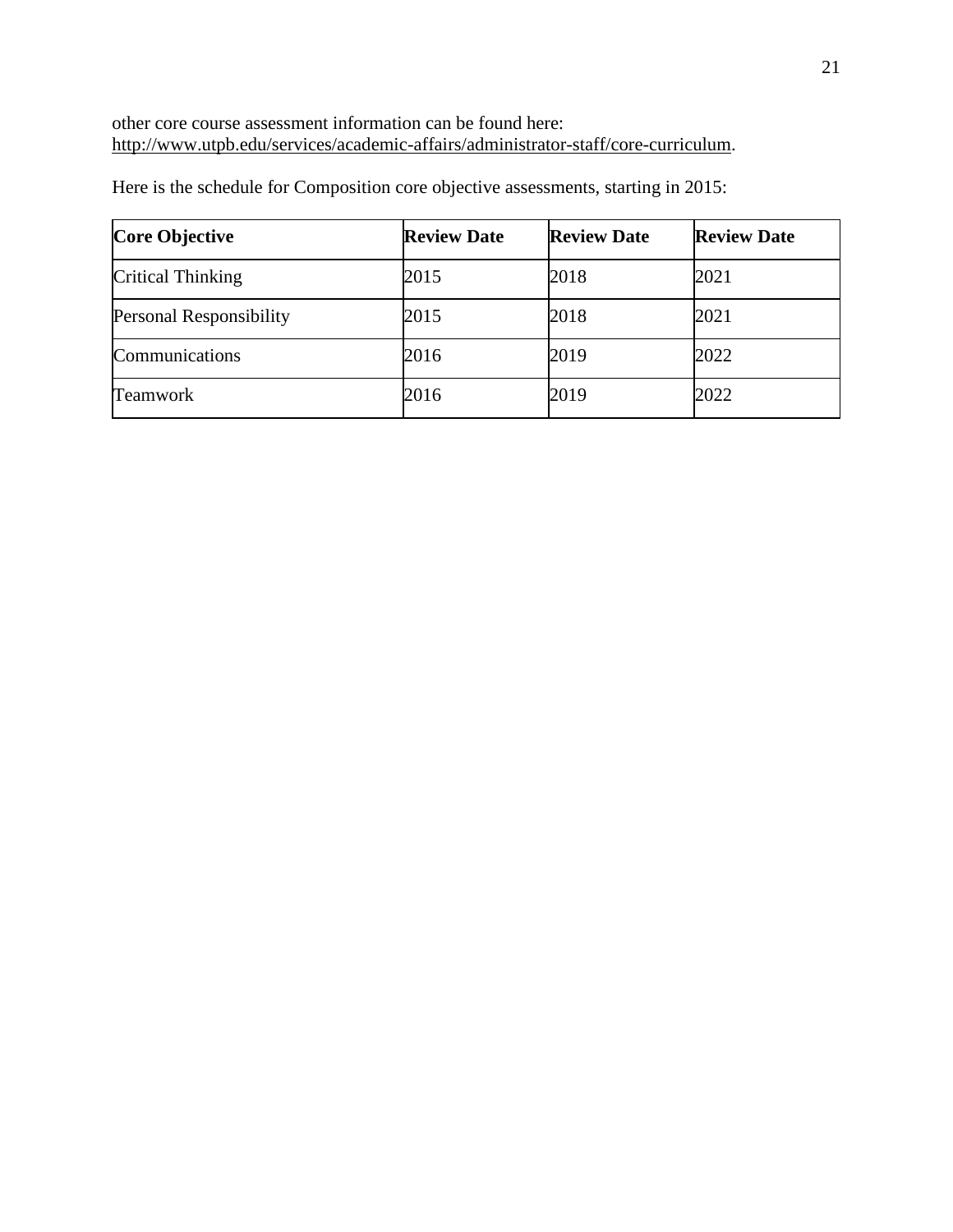# **Guidelines for Teaching Students with Disabilities**

## <span id="page-21-0"></span>**General Strategies for Optimizing Learning:**

Many teaching strategies that assist students with disabilities are also known to benefit students without disabilities. Instruction provided in an array of approaches will reach more students than instruction using one method. The Testing Services and Academic Accommodations Department (TSAAD) offers the following suggestions to assist instructors in meeting the growing diversity of student needs in the classroom, particularly those with disabilities. TSAAD welcomes any additional strategies instructors have found helpful.

## **General Awareness:**

- Expect students with a disability to meet the same standards of performance as all other students. They are here because of their abilities, not their disabilities.
- All information about a person's disability is confidential. If having a discussion with a student about her/his needs, move to a private area. It is not appropriate to discuss or refer to a student's disability with other faculty members; however, it is appropriate to discuss their performance in the class.
- Do not make assumptions about an individual based on his or her disability.
- Life experiences, combined with the nature and duration of a disability, strongly influence the educational adaptations developed by people with disabilities.
- People with disabilities are impacted in a variety of different ways. Two people with the same disability may require very different accommodations.
- Individuals with non-visible disabilities have needs that are just as real as those of persons with visible disabilities are.

# **Communication:**

- Speak to the person with a disability as you would to any person. Focus on the person, not the disability.
- A person with a disability may appreciate assistance. However, it is advisable to ask first.
- Use "person first" language. (e.g., person who uses a wheelchair, student who is blind).
- Speak directly to an individual with a disability and not to an interpreter or an attendant.
- Individuals who are blind are not generally hard of hearing. Don't raise your voice when speaking.
- When speaking with persons who have speech impairments, do not finish their sentences to save time and do not pretend to have understood what they're saying if you haven't. It is fine to ask someone to repeat himself or herself.
- When speaking for any extended period with a person who uses a wheelchair, sit down so that you are at the same level.

# **The Syllabus & Textbook:**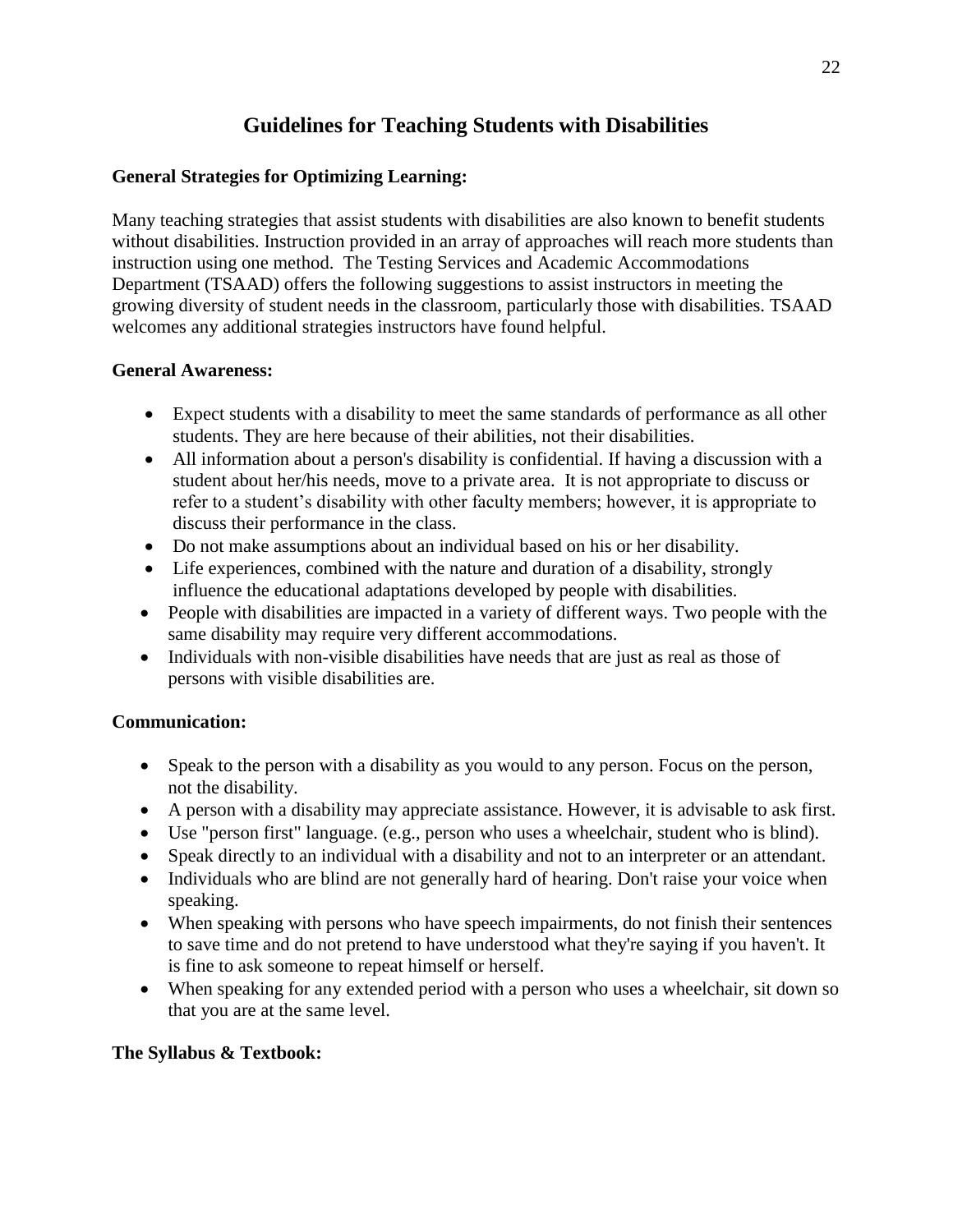Texas Educational Code Sec. 51.9705 now requires faculty to post their textbooks one month before the semester begins so students can get the best price and before the semester begins and to allow students with disabilities to get alternative format. Recording an entire book takes an **average of six weeks/up to six months**, the department does not have the capabilities of doing this; therefore, we would have to contract out.

Also, Texas Education Code Sec. 51.9704 requires public curriculum vitae and syllabus be posted two weeks before classes start so students with academic accommodation have time to address their needs. Make class syllabus and list of required texts available by request to students before the start of the semester. This allows time for students to obtain materials in alternative formats and to begin reading assignments. If available and appropriate, select a textbook with an accompanying study guide for optional student use.

# **Early in the Semester:**

Place a statement in your syllabus and make an announcement at the first meeting of the class such as: "If you are a student with a disability or believe you might have a disability that requires accommodations, please contact the TSAAD, Mesa Bldg., 1160C, (432) 552-2630.

This approach preserves students' privacy and indicates your willingness to provide accommodations as needed. Many students with disabilities need additional time to process and convey expectations in the syllabus (e.g., grading, material to be covered, due dates, etc.). Do not be surprised if a student with a disability asks to meet with you during your office hour to go over the syllabus again. Announce reading assignments and list in the syllabus well in advance for the benefit of students using taped materials or other alternative formats.

#### **General Strategies for Teaching and Presenting:**

Begin class with a review of the previous lecture and an overview of topics to be covered that day. At the conclusion of the lecture, summarize key points.

Highlight major concepts and terminology both orally and visually. Be alert for opportunities to provide information in more than one sensory mode.

Emphasize main ideas and key concepts during lecture and highlight them on the blackboard or overhead.

- $\div$  Speak directly to students; use gestures and natural expressions to convey rather meaning.
- **↓** Diminish or eliminate auditory and visual distractions.
- $\overline{\text{L}}$  Present new or technical vocabulary on the blackboard or overhead, or use a handout.
- Use visual aids such as diagrams, charts, and graphs; use color to enhance the message.
- $\overline{\phantom{a} \bullet}$  Give assignments both orally and in written form; be available for clarification.
- **Provide adequate opportunities for participation, questions and/or discussion.**
- $\overline{\phantom{a}}$  Provide timelines for long-range assignments.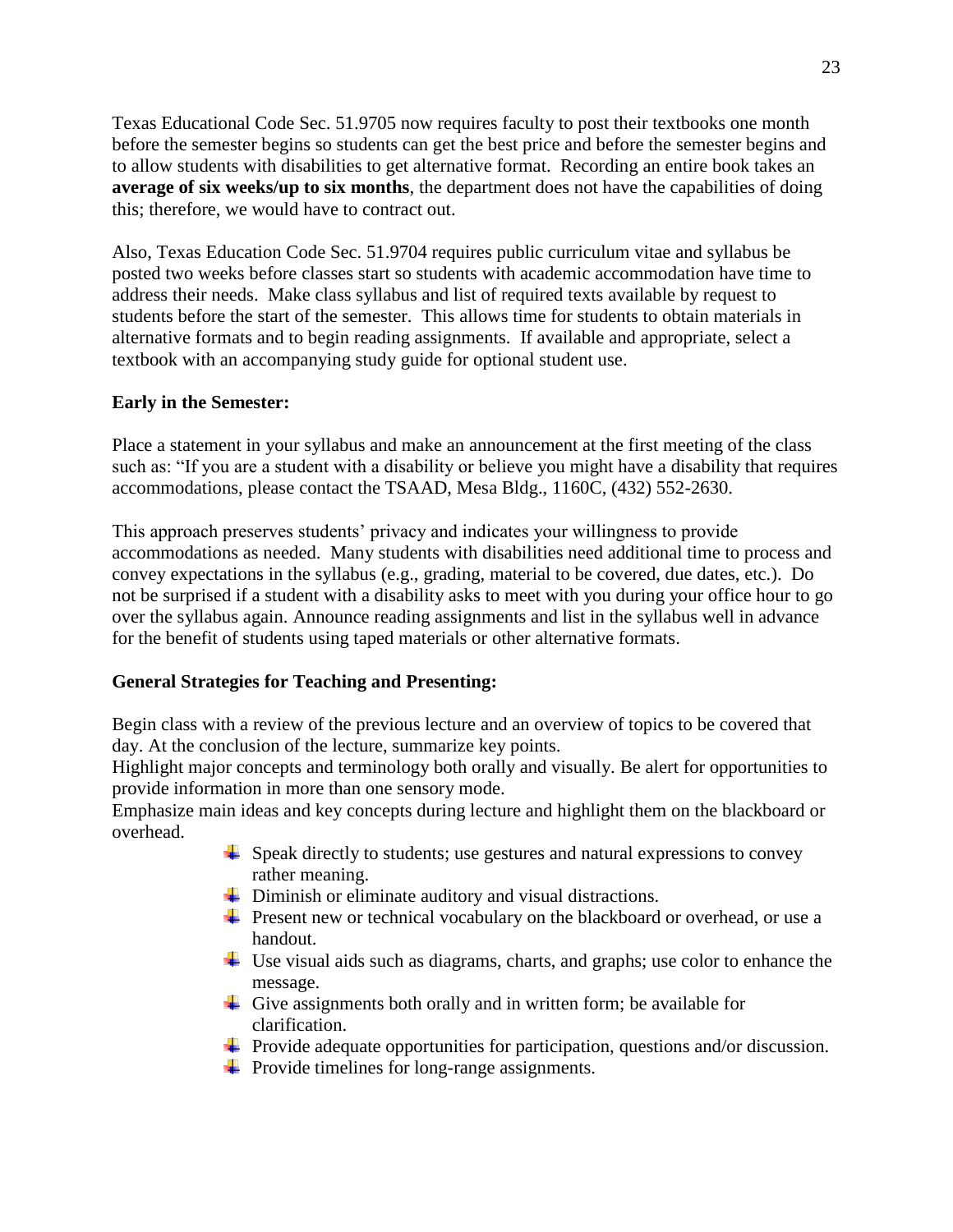- Give feedback on early drafts of papers so there is adequate time for clarification, rewrites, and refinements.
- $\overline{\phantom{a}}$  Provide study questions and review sessions to aid in mastering material and preparing for exams.
- Give sample test questions; explain what constitutes a good answer and why.
- $\ddot{\phantom{1}}$  To test knowledge of material rather than test taking perceptive, phrase test items clearly. Be concise and avoid double negatives.
- $\overline{\phantom{a}}$  Facilitate the formation of study groups for students who wish to participate.
- $\overline{\text{F}}$  Encourage students to seek assistance during your office hours and to use campus support services.

#### **Points to Remember:**

Accommodations make it possible for a student with a disability to learn the material presented and for an instructor to fairly evaluate the student's understanding of the material without interference because of the disability. **Confidentiality** of all student information is essential. At no time should the class be informed that a student has a disability, unless the student makes a specific request to do so. A student needs official authorization before receiving accommodations. The student is responsible for providing TSAAD with current documentation from qualified professionals regarding the nature of the disability. After talking with the student and, if necessary, the instructor, TSAAD determines appropriate accommodations based on the nature and extent of the disability described in the documentation. The TSAAD constructs an Accommodation Letter specifying authorized accommodations. The student is responsible for delivering the letters to the instructors and discussing accommodations based on the contents of the letter. The process of requesting and receiving accommodations is interactive; all people involved—the student and the TSAAD have a responsibility to make sure the process works. If you require assistance or guidance concerning a student with a disability, please contact **TSAAD at 432-552-2630.**

The Student Code of Conduct regarding disruptive behavior applies to all students. Clearly state behavioral expectations for all students; discuss them openly in your classroom, on your syllabus, and with individual students as needed.

When in doubt about how to assist, ask the student directly and check the accommodation letter provided by the TSAAD. If you still have questions, please call **432-552-2631** or email [madrid\\_l@utpb.edu](mailto:madrid_l@utpb.edu)

#### **Examples of Reasonable Accommodations:**

- $\overline{\phantom{a}}$  Use of interpreters, scribes, readers, and/or note takers
- $\ddot{\bullet}$  Taped classes and/or texts
- $\overline{\phantom{a}}$  Enlarged copies of notes, required readings, handouts and exam questions
- $\bigstar$  Extended time on exams
- $\downarrow$  Quiet, distraction-free environment for taking exams
- $\ddot{\textbf{u}}$  Use of aids, such as calculators or desk references, during exams
- Use of computers in class or access to computers for writing assignments and exams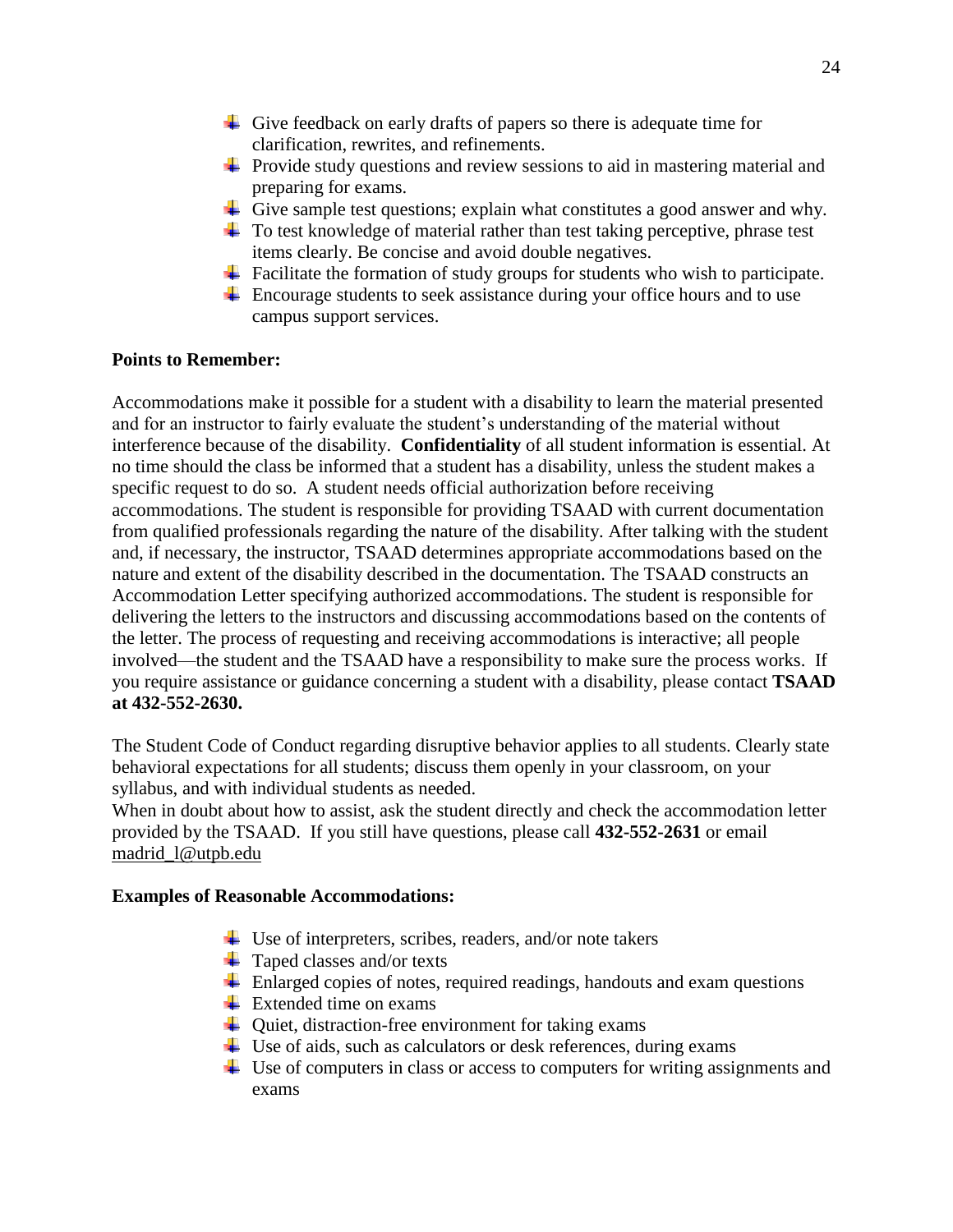- Taped or oral versions of exams
- Preferential seating in the classroom
- An accessible website following the guidelines of Section 508.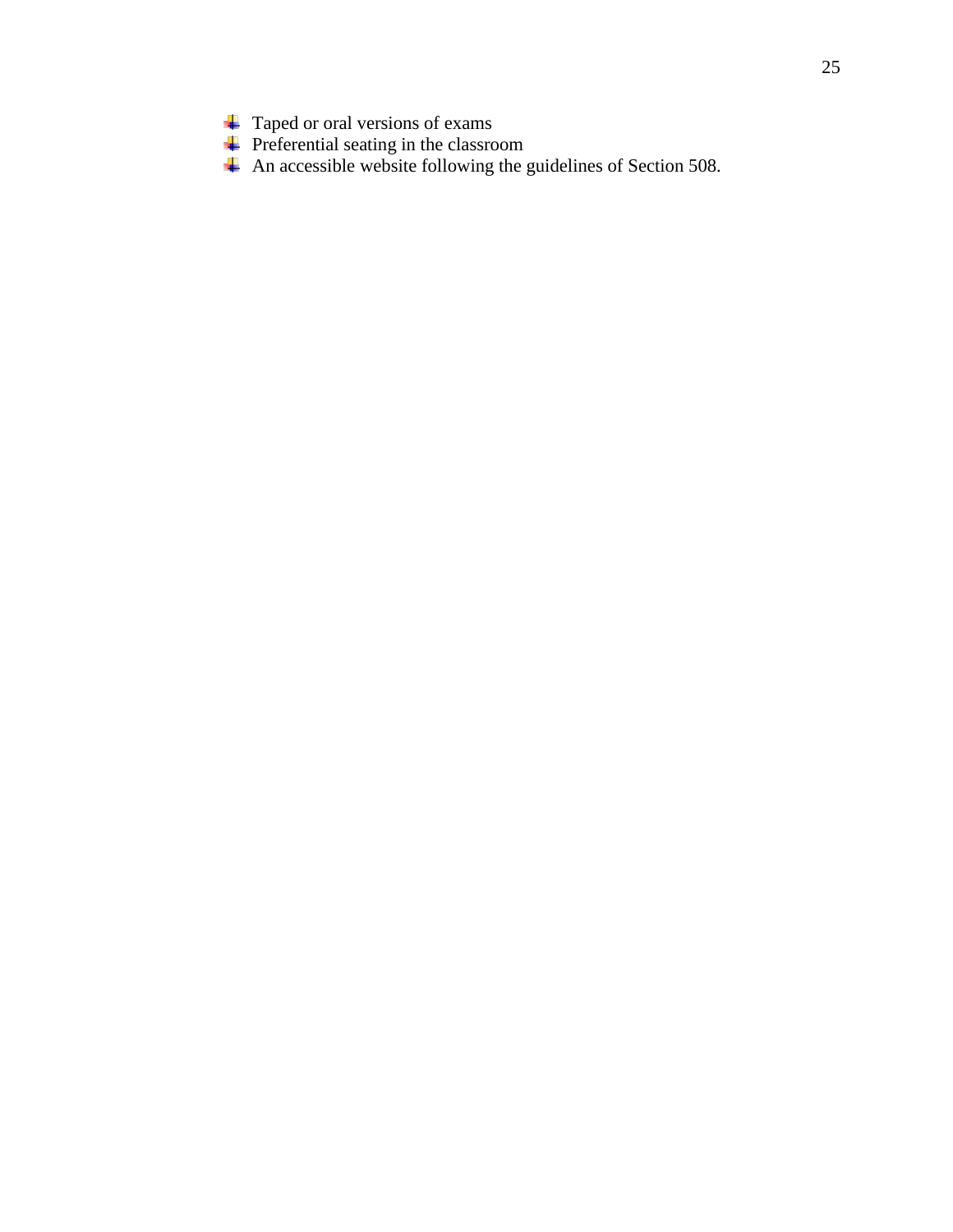# **Principles of Universal Instructional Design (UID)**

<span id="page-25-0"></span>Best practices for teaching students with disabilities are the very same practices that are effective for all students. Good teaching is good teaching. One successful model for good teaching is called Universal Instructional Design, or UID. We like CAST's (www.cast.org) definition, which says that in the UID model, "curriculum should include alternatives to make it accessible and appropriate for individuals with different backgrounds, learning styles, abilities, and disabilities in widely varied learning contexts".

Think of it this way: a curb cut makes it easier for a person using a wheelchair to get from the street to the sidewalk-but that same curb cut is also used by people pushing strollers, rollerblades, older people, or people pulling luggage. It's a design feature that is universal in its approach to access. Now apply that idea to the educational environment to create an "academic curb cut". Put your course materials on a website that is accessible, and you have immediately made your course accessible in a number of ways:

- A student with blindness can download the text and use a screen reader to hear the text read aloud, or have it put into Braille.
- A student for whom English is a second language can participate in an online discussion, taking as much time as she/he needs to compose his answer.
- A student with a learning disability can use special software to engage with the text, or use a screen reader to hear the text orally as she reads along, increasing comprehension.

# **Why do we need to caption videos?**

Section 508 of the Rehabilitation Act requires all media used or purchased by public agencies receiving federal/state funds be accessible. This also applies to online videos. Not only does captioning videos ensure UTPB is in compliance with federal legislation, it also ensures that everyone has access to the content.

# **1. Create a welcoming classroom climate.**

Setting a welcoming tone up front allows students an opportunity to tell you what their needs are. Here are some ways to set a welcoming tone:

- Establish ground rules. Students with hidden disabilities, especially psychiatric disabilities, often are okay with having the instructor know about their disability, but they are afraid of being harassed by their peers. A good way to create ground rules is to elicit them from the class.
- Avoid singling out students. If you need to talk with a student, for example, about alternate testing arrangements, do it in private.
- Recognize the authority of personal experience. Know that the student with the disability is usually the one who best understands the disability and how it impacts learning.
- Attend to the physical needs of all students. Telling them where the bathrooms are and allowing occasional breaks in longer classes lets them know that you have an interest in their comfort.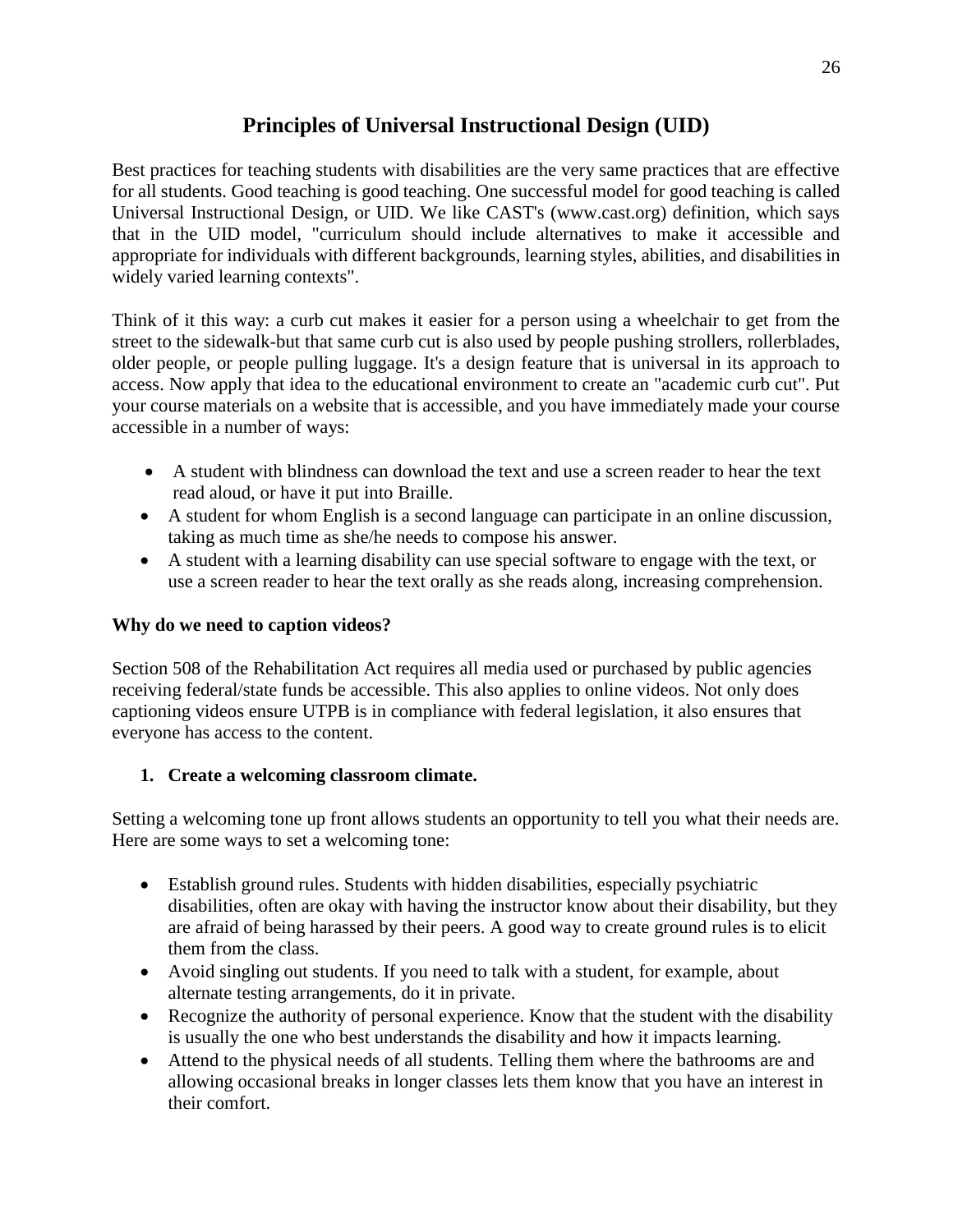- Share your own experiences. As much as your comfort level allows, let students see that you are vulnerable. Vulnerability is a quality that students with disabilities have identified as important in people they decide to trust.
- Honor diversity and cultural differences.
- Develop an inclusive syllabus statement and highlight it verbally the first day of class. This is a powerful way to communicate to students with disabilities that a class will be accessible to them.

# **2. Determine the essential components of the course.**

Essential components are the outcomes (including skills, knowledge, and attitudes) all students must demonstrate with or without using accommodations to be evaluated in a nondiscriminatory manner. In other words, some students might use accommodations and some might not, but all students must achieve the same outcomes. Process is important, of course, but not necessarily essential. Focusing on your course outcomes will help you to define your course's essential components.

The difference between essential and nonessential course components is similar to the difference between "essential" and "preferred" skills commonly listed in job descriptions. As an employer, you may want to see both sets of skills, but only the essential skills are an absolute requirement of employment. Similarly, in your courses, you can articulate essential outcomes that all students must demonstrate in order to successfully complete the course, as well as preferred outcomes you hope students will be able to demonstrate.

Finally, consider allowing some flexibility in getting to the outcomes. For example, a student who has the use of only one hand may still give a patient an injection, although he might need to use different procedures to achieve this outcome. Or, a student with a panic disorder may be unable to give a class presentation but may give the presentation privately to the instructor. The accommodation in this example is the private nature of the presentation; the essential component, the presentation, remains.

# **3. Provide clear expectations and feedback.**

Having expectations clearly laid out in the syllabus and providing students with regular feedback on their performance are just two examples of ways to provide clear expectations and feedback.

# **4. Explore ways to incorporate natural supports for learning.**

Natural supports are non-accommodation-based strategies that are built into a course. They benefit all students. For example, study guides, discussion groups, and practice tests may benefit all students, not just students with disabilities.

More examples of natural supports that support all students:

• Creating electronic archives of lecture notes makes participation by students with visual disabilities, hearing impairments, sick children, or unreasonable bosses more fully possible.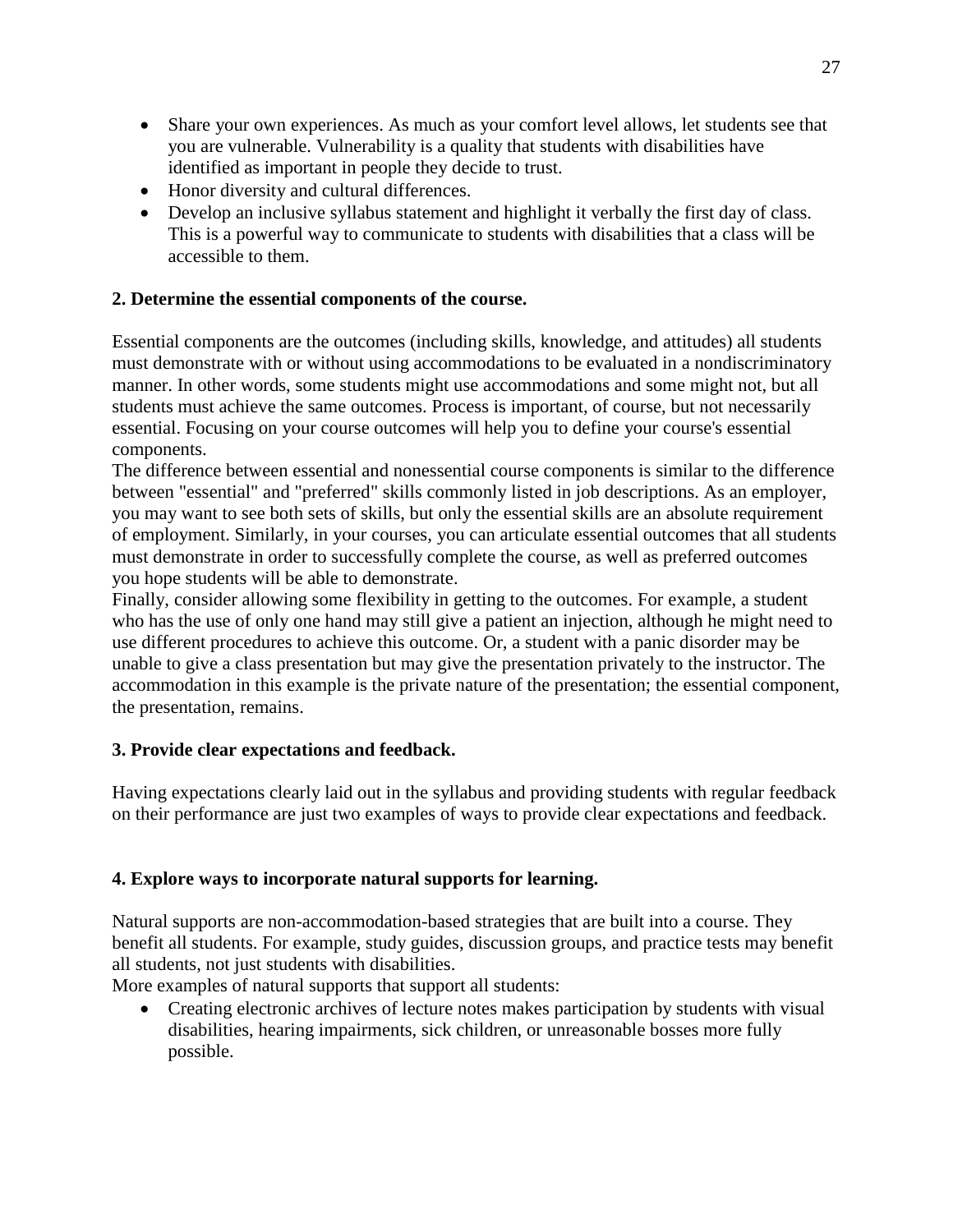- Instructions for important assignments can be included in the print syllabus, explained orally, and reinforced individually to ensure that all students' strongest sensory mode is addressed.
- Key course concepts can be taught by lecture, discussion, reading, and group work, to accommodate a range of learning styles.
- Office hours can be held face-to-face, as is traditional, but also through e-mail, phone, or real time on-line chat.

# **5. Use varied instructional methods**.

Providing students with different ways to access material creates an accessible environment for all students. Some students thrive in lectures; others obtain information effectively from text, while still others learn best through visual media such as diagrams, illustrations, charts, or video. What ranges of instructional strategies or methods are available to you? (Remember that what is possible is determined by such factors as class size, available technology, and your course's place in a sequence of courses, etc.)

Here are some proven instructional strategies you might consider:

- Case study
- Lecture
- PowerPoint presentation of key ideas
- Active lab in combination with demonstration or virtual lab
- Web supports such as archived lecture notes
- Discussion (face-to-face and technology mediated)
- Collaborative strategies
- Group editing
- Group problem-solving.

# **6. Provide a variety of ways for students to demonstrate knowledge.**

Just as no single mode of presentation suits all learners, neither does one single mode for demonstrating knowledge. Providing students with choices in demonstration of knowledge, such as allowing students to choose between writing a paper, presenting a speech, or conducting a multimedia project allows students to show what they know in a manner that works for them and does not conflict with your course's essential components.

Courses that employ Universal Instructional Design will logically look for ways to use multiple, varied, and broadly accessible approaches to testing and other modes of assessing learning. Here are some ideas to get you thinking about your methods of testing or evaluation:

- What modes of testing or evaluation do you prefer? In which courses? Why?
- What modes of testing do others in your field employ? Under what conditions would you consider employing them?
- What modes of testing or evaluation would you employ under ideal conditions?
- How do you and your colleagues determine the most appropriate modes of testing or evaluation in your field?

# **7. Encourage faculty-student contact.**